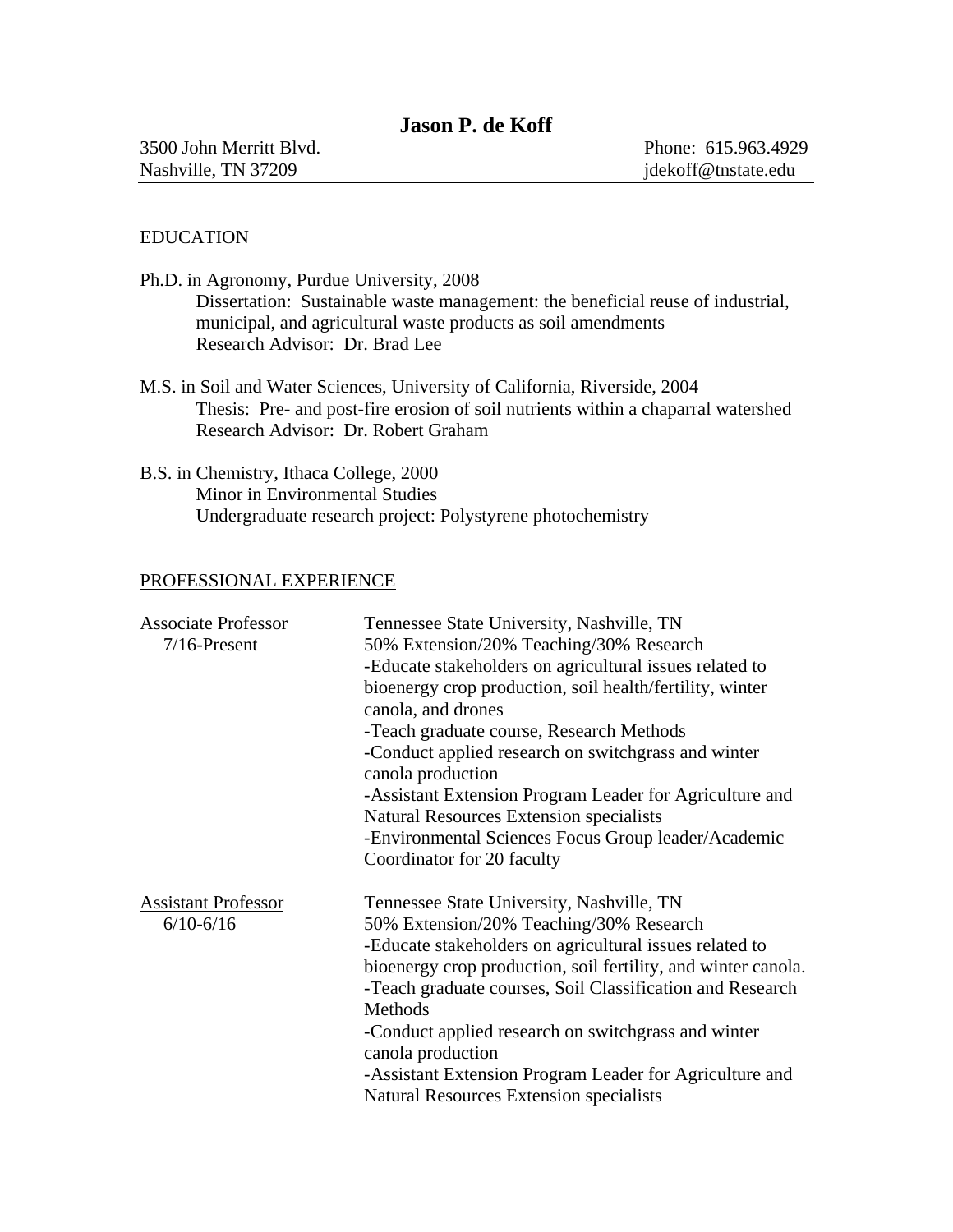|                                             | -Environmental Sciences Focus Group leader/Academic<br>Coordinator for 20 faculty                                                                                                                                                               |
|---------------------------------------------|-------------------------------------------------------------------------------------------------------------------------------------------------------------------------------------------------------------------------------------------------|
| Postdoctoral Associate<br>$7/08 - 5/10$     | USDA-ARS, Fayetteville, AR<br>-Research projects focused on reuse of biosolids and water<br>treatment residuals for agricultural-based land application<br>and effects of organic amendments on environmental<br>factors                        |
| Instructor<br>$1/10 - 5/10$                 | Northwest Arkansas Community College, Fayetteville, AR<br>-Lectured for Introduction to Soil Science Course<br>-Organized and developed lectures, laboratory experiments,<br>and coursework<br>-Assisted students, graded exams and assignments |
| <b>Research Assistant</b><br>$8/04 - 6/08$  | Purdue University, West Lafayette, IN<br>-Dissertation focused on (1) recycling waste foundry sand<br>through incorporation into soil amendments and (2)<br>analysis of compost maturity indices                                                |
| <b>Research Assistant</b><br>$7/01 - 3/04$  | University of California, Riverside, CA<br>-Conducted analyses of contaminated Salton Sea sediment<br>to identify geochemistry of iron<br>-Conducted analyses of hillslope erosional sediment for<br>loss of nutrients after prescribed fire    |
| <b>Teaching Assistant</b><br>$9/02 - 12/02$ | University of California, Riverside, CA<br>-Taught undergraduate introductory soil science laboratory<br>-Organized and developed new coursework, assisted<br>students with questions, explained procedures, and graded<br>lab reports          |

# PROFESSIONAL MEMBERSHIPS

American Society of Agronomy (ASA), 2007 – Present Soil and Water Conservation Society (SWCS), 2010 – 2011 Soil Science Society of America (SSSA), 2003 – 2015 Gamma Sigma Delta, 2006 – Present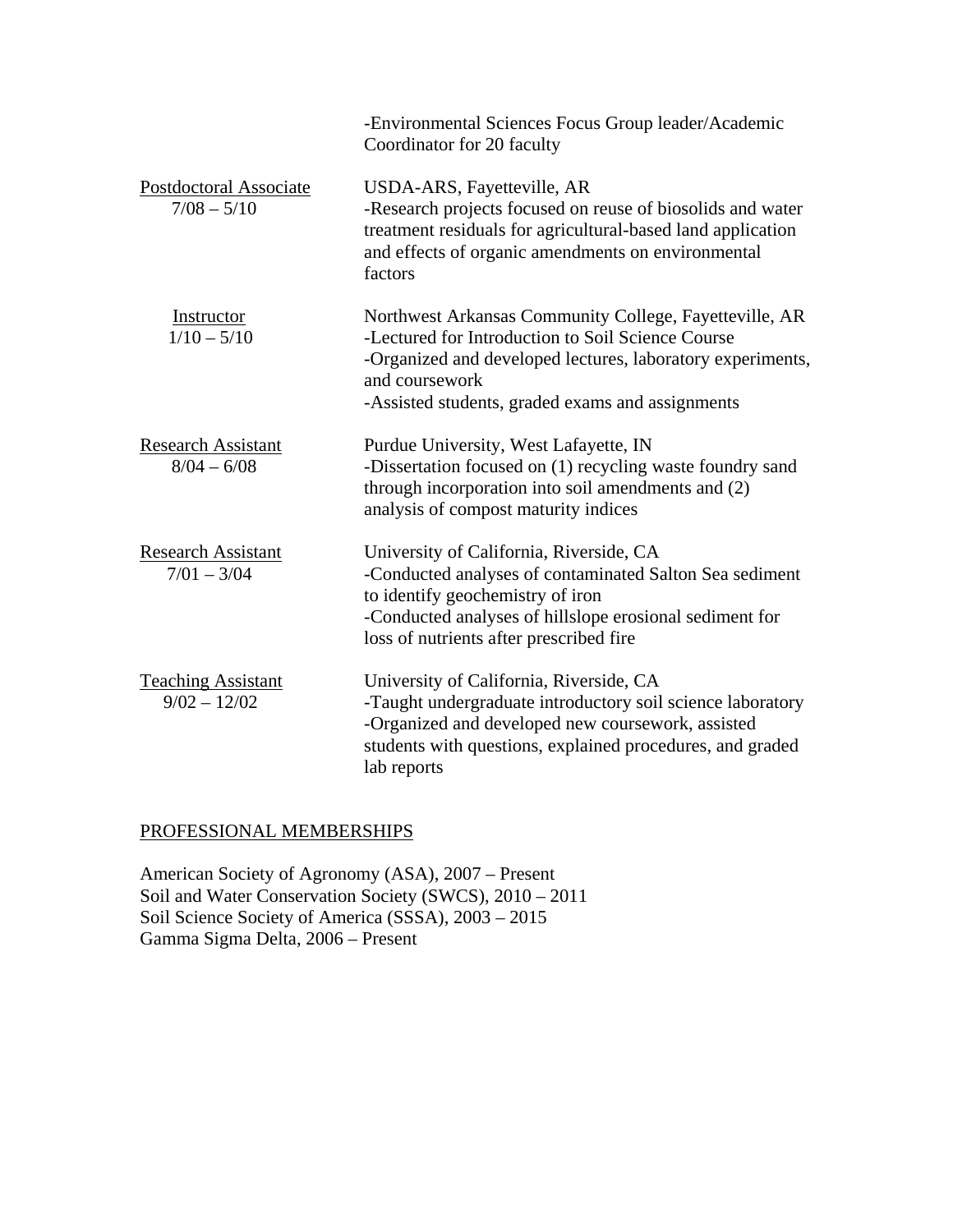### PROFESSIONAL DEVELOPMENT

LEAD21 leadership training, 2019-2020 Common Measures training, 2019 Review panelist for USDA-NRCS, USDA-NIFA, NSF, 2013, 2017, 2018 Vice-chair for American Society of Agronomy community, 2013-2014, 2015-2016 Chair for American Society of Agronomy community, 2014-2015, 2016-2018 eLearn course development certification, 2012 Faculty Cultural Roadmap training, 2012 Website Development Workshop, 2012 Co-Leader within eXtension Farm Energy CoP, 2012 Reviewer for Transactions of the ASABE, SSSAJ, JEQ, AAAE Golden Opportunity Scholars Mentor, 2011 NIFA grantsmanship workshop, 2011 Sustainable feedstocks for advanced biofuels workshop, 2010 Preparing future faculty training course, 2007

### GRANTS RECEIVED

Co-PI, NSF HBCU-UP Excellence in Research, Excellence in Research: Mechanistic Prediction of Soil Microbial Response to Temperature Change. Award number 1900885, \$999,429, Project duration 2019-2022.

Co-PI, USDA-NIFA Capacity Building Grant, Improving Production and Profitability of Nursery Production Using an Unmanned Aircraft System. Award number 2019-38821- 29062, \$599,925, Project duration 2019-2021.

PI, Southern SARE Professional Development Program, Soil SMaRTS (Specific Management and Resources Training for Sustainability) for soil health in Tennessee. Award number ES18-141, \$77,414, Project duration 2018-2020.

PI, USDA-NIFA Capacity Building Grant, Building Extension Capacity by Developing Relevant Opportunities for Novel Experiences (DRONEs) in Agriculture. Award number 2018-38821-27763, \$249,147, Project duration 2018-2021.

Co-PI, NSF GEOPATHS, TSU-Vanderbilt Partnership – A Pathway to Broaden Participation of Underrepresented Groups in Graduate School and the Geoscience Workforce. Award number 1801389, \$350,000, Project duration 2018-2021.

PI, Southern SARE Professional Development Program, Sustainable ACEs (Agriculture, Curricula, Energy) for Tennessee. Award number ES14-121, \$77,757, Project duration 2015-2017.

PI, USDA-NIFA Capacity Building Grant, Building Extension Capacity Using a Mobile Biodiesel Production Platform. Award number 2012-38821-20283, \$249,744, Project duration 2012-2015.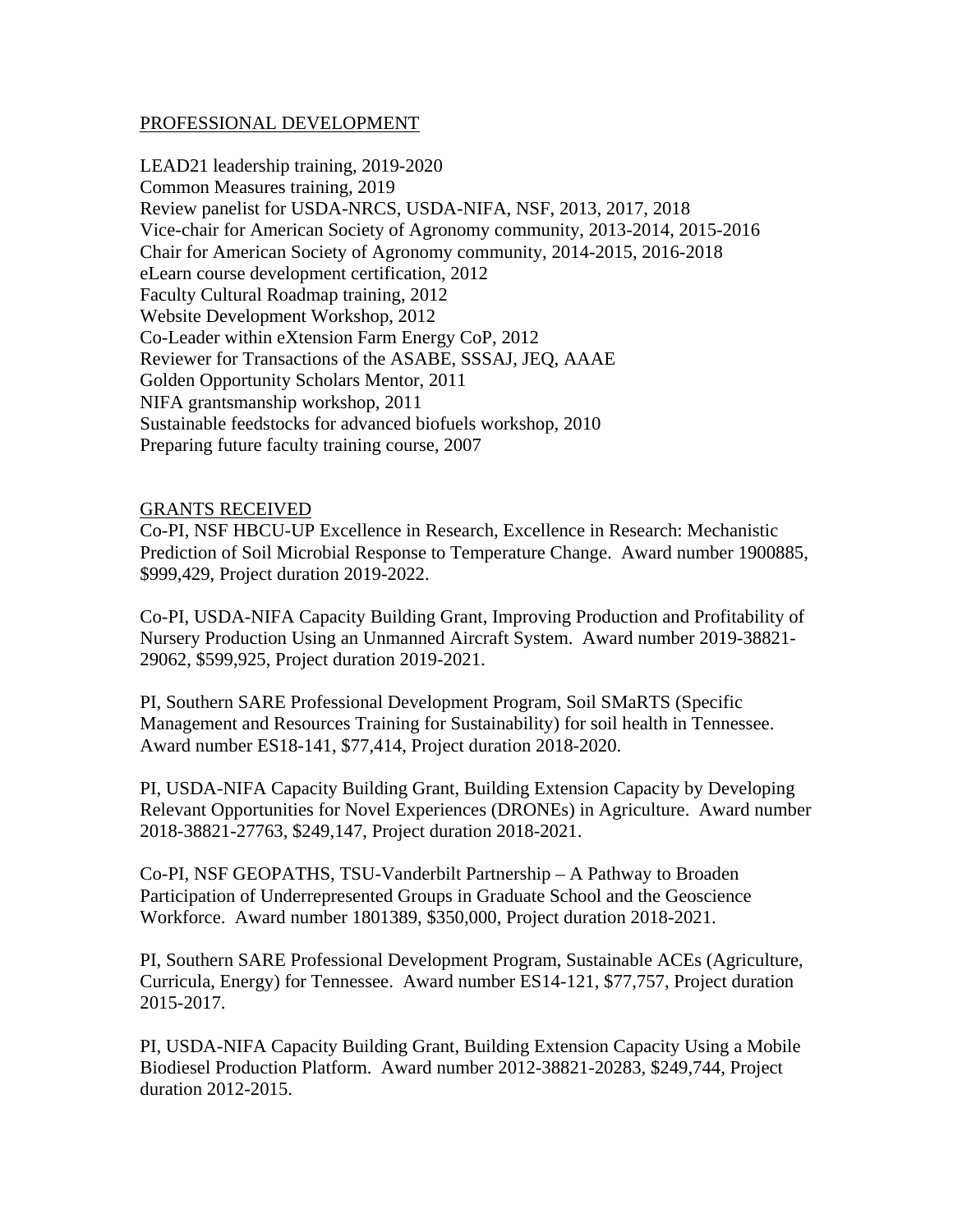Co-PI, USDA-NIFA Capacity Building Grant, Sustainable Utilization of Winter Oilseed Crops in Small-Farm Production Systems to Meet the Needs of Biodiesel. Award number 2014-38821-22428, \$296,441, Project duration 2014-2017.

Co-PI, USDA-RD Renewable Energy Development Assistance Program, Tennessee Poultry Grower Energy Efficiency. Award number 838948114, \$99,800, Project duration 2015-2017.

Co-PI, USDA-NIFA Capacity Building Grant, Identification and modulation of functional protein association networks for drought tolerance in switchgrass. Award number 2012-38821-19989, \$499,995, Project duration 2012-2015.

Co-PI, USDA-NIFA Capacity Building Grant, Biofuel Education and Training Program with Infusion of Foundation Concepts and Outreach. Award number 2013-38820-21450, \$150,000, Project duration 2013-2015.

Co-PI, USDA 2501 Outreach Assistance to Socially Disadvantaged Farmers and Ranchers (OASDFR) Competitive Grants Program, Award number 59-2501-11-022, \$400,000, Project duration 2011-2013.

### HONORS AND AWARDS

National Association of County Agricultural Agents (NACAA) Communication award, Fact sheet (National Finalist), 2020 Tennessee Association of Agricultural Agents and Specialists (TAAA&S) Communication award, Fact sheet  $(1<sup>st</sup>$  place), 2020 TAAA&S Communication award, Website  $(2<sup>nd</sup>$  place), 2020 TAAA&S Communication award, Computer generated presentation  $(1<sup>st</sup>$  place), 2019 TAAA&S Communication award, Feature story  $(1<sup>st</sup>$  place), 2019 NACAA Communication award, Learning module (Southern Regional Finalist), 2019 NIFA/APLU 1890s Region Excellence in Extension Award, 2018 American Society of Agronomy Educational Materials Award, 2018 Association of Extension Administrators Excellence in Extension Award, 2018 TSU Outstanding Teaching Award, 2018 TAAA&S Communication award, Fact sheet  $(1<sup>st</sup>$  place), 2018 TAAA&S Communication award, Website  $(1<sup>st</sup>$  place), 2018 TAAA&S Communication award, Program promotional piece (2<sup>nd</sup> place), 2018 TAAA&S Communication award, Video recording (2<sup>nd</sup> place), 2018 TAAA&S Communication award, Feature story (2<sup>nd</sup> place), 2018 TAAA&S Communication award, Published photo  $(3<sup>rd</sup>$  place), 2018 TAAA&S Communication award, Computer generated presentation  $(3<sup>rd</sup>$  place), 2018 American Society of Agronomy Educational Materials Award, 2017 TAAA&S Hicks Award of Excellence, 2017 NACAA Search for Excellence, Crop Production, National Finalist, 2017, 2016 TAAA&S Fletcher Sweet Communicator of the Year, 2017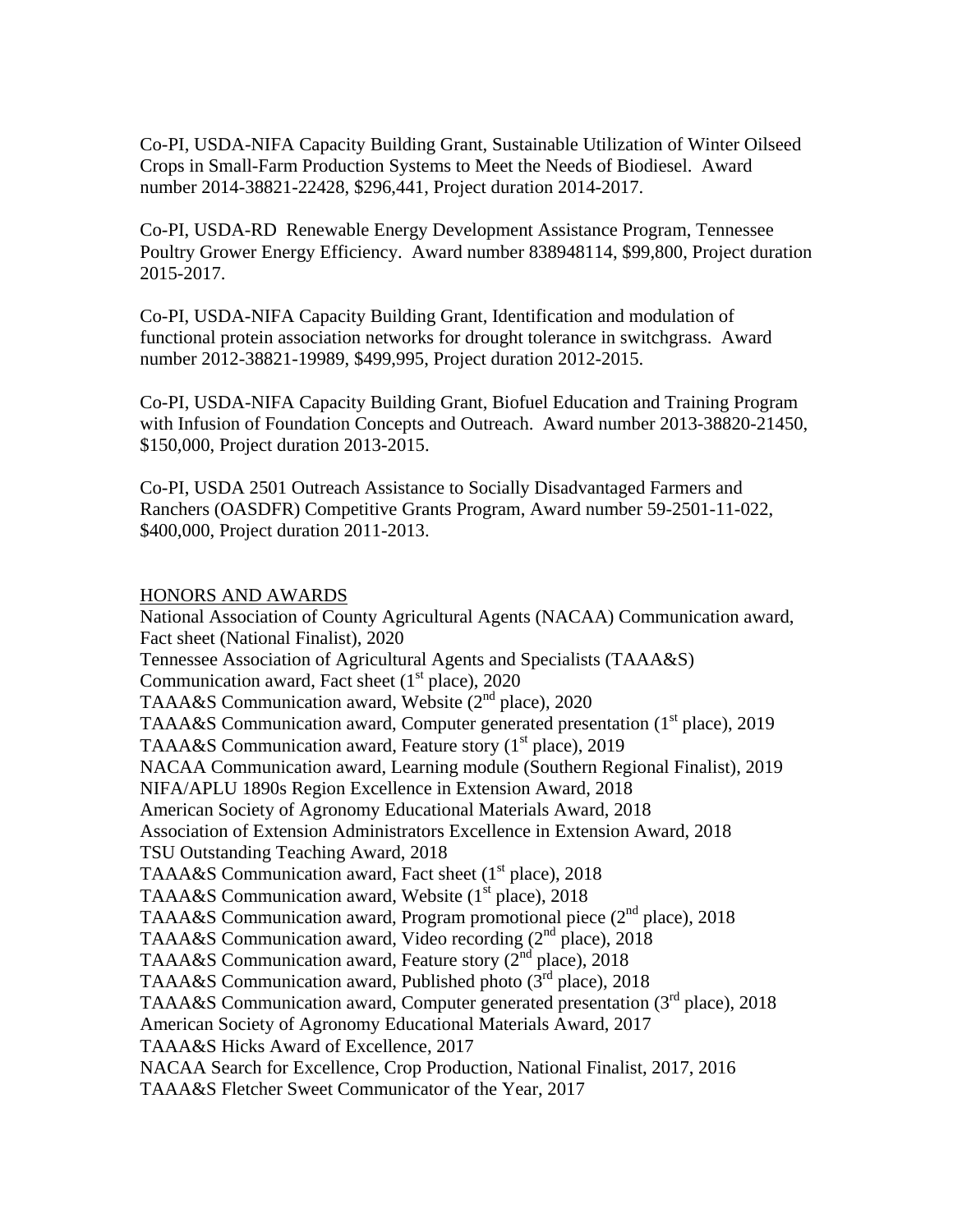TAAA&S Communication award, Learning module (1<sup>st</sup> place), 2017 TAAA&S Communication award, Fact sheet  $(1<sup>st</sup>$  place), 2017 TAAA&S Communication award, Website  $(1<sup>st</sup>$  place), 2017 TAAA&S Communication award, Program Promotional Piece (1<sup>st</sup> place), 2017 TAAA&S Communication award, Video (2<sup>nd</sup> place), 2017 TAAA&S Communication award, Feature story (3<sup>rd</sup> place), 2017 One of 20 agronomists selected to be featured in "Agronomy – Grow With it", an agronomy textbook for students, published by the American Society of Agronomy, 2016 NACAA Achievement Award, 2016 TAAA&S Early Career Award, 2016 NACAA Communication award, Learning module (1<sup>st</sup> place, Southeast Region), 2016 TAAA&S Communication award, Fact sheet  $(1<sup>st</sup>$  place), 2016 TAAA&S Communication award, Website  $(2^{nd}$  place), 2016 TAAA&S Communication award, Video  $(3<sup>rd</sup>$  place), 2016 American Society of Agronomy Early Career Award, 2015 American Society of Agronomy Educational Materials Award, 2015 TSU Outstanding Extension Specialist Award, 2015 NACAA Search for Excellence, Crop Production State Winner, 2015 TAAA&S Communication award, Website (2<sup>nd</sup> place), 2015 TAAA&S Communication award, Fact sheet  $(3<sup>rd</sup>$  place), 2015 TSU College of Agriculture Growing Service Award, 2012 Purdue University Agronomy Extension Assistantship, 2007 Gamma Sigma Delta Agricultural Honor Society, Purdue University, 2006 George D. Scarseth Scholarship, 2005 Dean's Graduate Fellowship at University of California, Riverside, 2001 Presidential Merit Scholarship, 1996 National Honors Society, 1996

# RESEARCH PUBLICATIONS AND PRESENTATIONS

## *Research/Refereed Publications:*

- de Koff, J.P., and T. Broyles. 2019. Extension agents' perceptions of climate change and training needs. Natural Sciences Education 48:1-9. doi:10.4195/nse2019.01.0001.
- Tetteh, E., J.P. de Koff, B. Pokharel, R. Link, and C. Robbins. 2019. Effect of winter canola cultivar on seed yield, oil, and protein content. Agron. J. 111:1-10. doi:10.2134/agronj2018.08.0494
- Illukpitiya, P., and J.P. de Koff. 2019. An economic assessment of nutrient removal from switchgrass production. Research in Applied Economics 11(2):26-38. doi: 10.5296/rae.v11i2.14998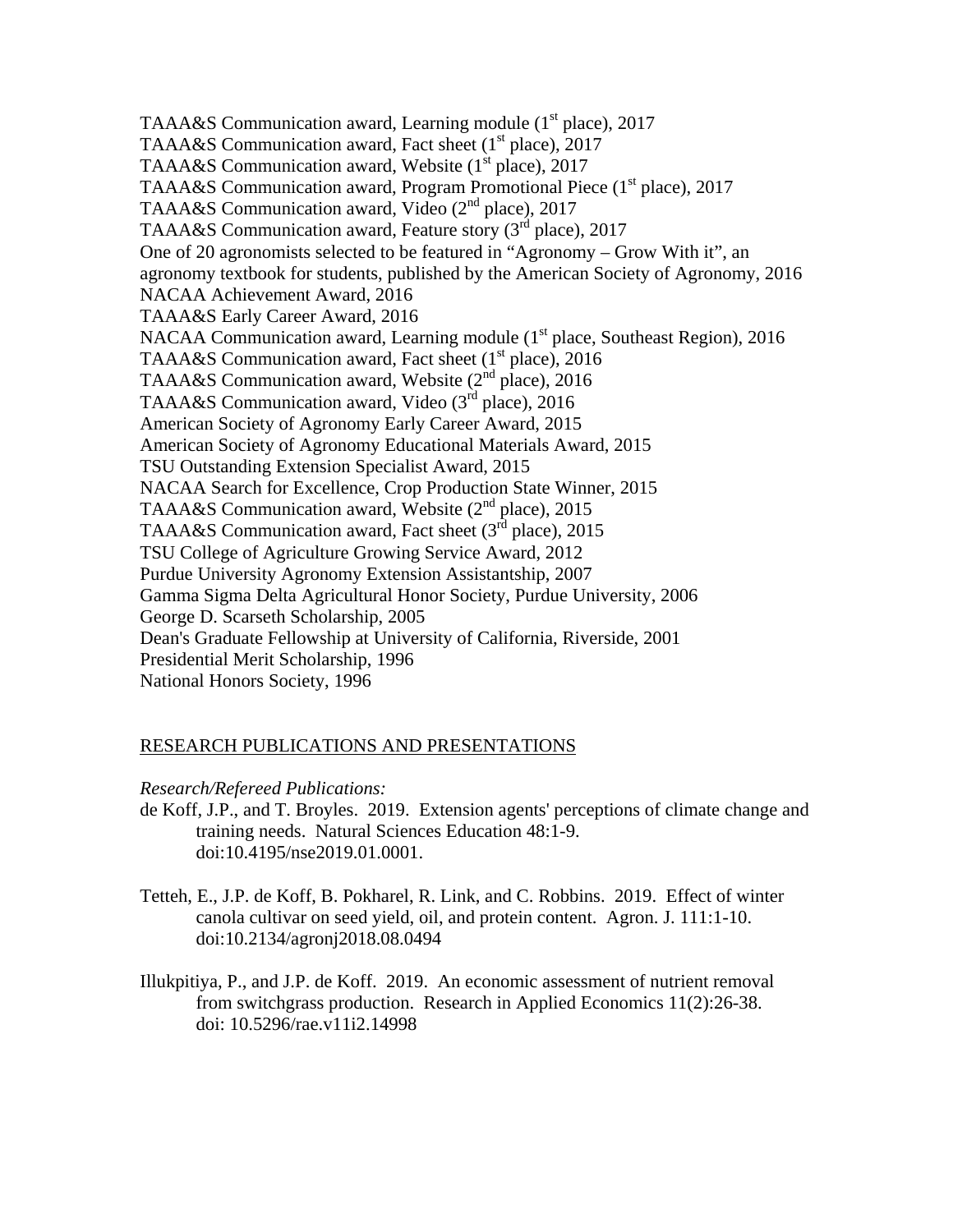- Hui, D., C.-L. Yu, Q. Deng, P. Saini, K. Collins, and J. de Koff. 2018. Weak effects of biochar and nitrogen fertilization on switchgrass photosynthesis, biomass, and soil respiration. Agriculture 8:1-12. http://dx.doi.org/10.3390/agriculture8090143
- Li, J. S. Jian, J.P. de Koff, C.S. Lane, G. Wang, M.A. Mayes, and D. Hui. 2018. Differential effects of warming and nitrogen fertilization on soil respiration and microbial dynamics in switchgrass croplands. GCB Bioenergy 1-12. doi: 10.1111/gcbb.12515
- de Koff, J.P. 2017. Drones in Extension programming: Implementation of adult and youth activities. Journal of Extension 55(6):6FEA6. Available at: https://www.joe.org/joe/2017december/pdf/JOE\_v55\_6a6.pdf
- de Koff, J.P., J.C. Ricketts, C. Robbins, P. Illukpitiya, and A. Wade. 2017. Meeting stakeholder energy technology education needs using a mobile demonstration. Journal of Extension 55(6):6FEA8. Available at: https://www.joe.org/joe/2017december/pdf/JOE\_v55\_6a8.pdf
- Saini, P., J.P. de Koff, A. Allison, and C. Hamilton. 2017. Changes in lignocellulosic polymers, carbon and energy in switchgrass for bioenergy production. Agronomy Journal 109:1-9. doi:10.2134/agronj2017.02.0063
- Aziz, A., F. Tegegne, J.P. de Koff, and R. Wiemers. 2017. Biofuel training workshops for diverse stakeholders ranging from pre-college students to educators. Natural Sciences Education 46. doi:10.4195/nse2016.11.0033
- Akinya, A., P. Illukpitiya, and J.P. de Koff. 2016. Economic analysis of small scale onfarm production of biodiesel and vegetable oil for industrial use from winter oilseed crops. Journal of Global Agriculture and Ecology 5(1):19-29.
- de Koff, J.P., A. Allison. 2015. Changes in nutrient characteristics of switchgrass for bioenergy. Agronomy Journal 107:2401-2409. doi:10.2134/agronj15.0183
- de Koff, J.P., P.A. Moore, Jr., R.D. Williams, R. Young, and P.J.A. Kleinman. 2013. Utilizing water treatment residuals to reduce phosphorus runoff from biosolids. J. Environ. Sci. and Eng. A 2:405-417.
- de Koff, J.P., P.A. Moore, Jr., S.J. Formica, M. Van Eps, and P.B. DeLaune. 2011. Effects of pasture renovation on hydrology, nutrient runoff, and forage yield. J. Environ. Qual. 40:320-328.
- de Koff, J.P., B.D. Lee, R.S. Dungan, and J.B. Santini. 2010. Effect of compost-, sand-, or gypsum-amended waste foundry green sands on turfgrass yield and nutrient content. J. Environ. Qual. 39:375-383.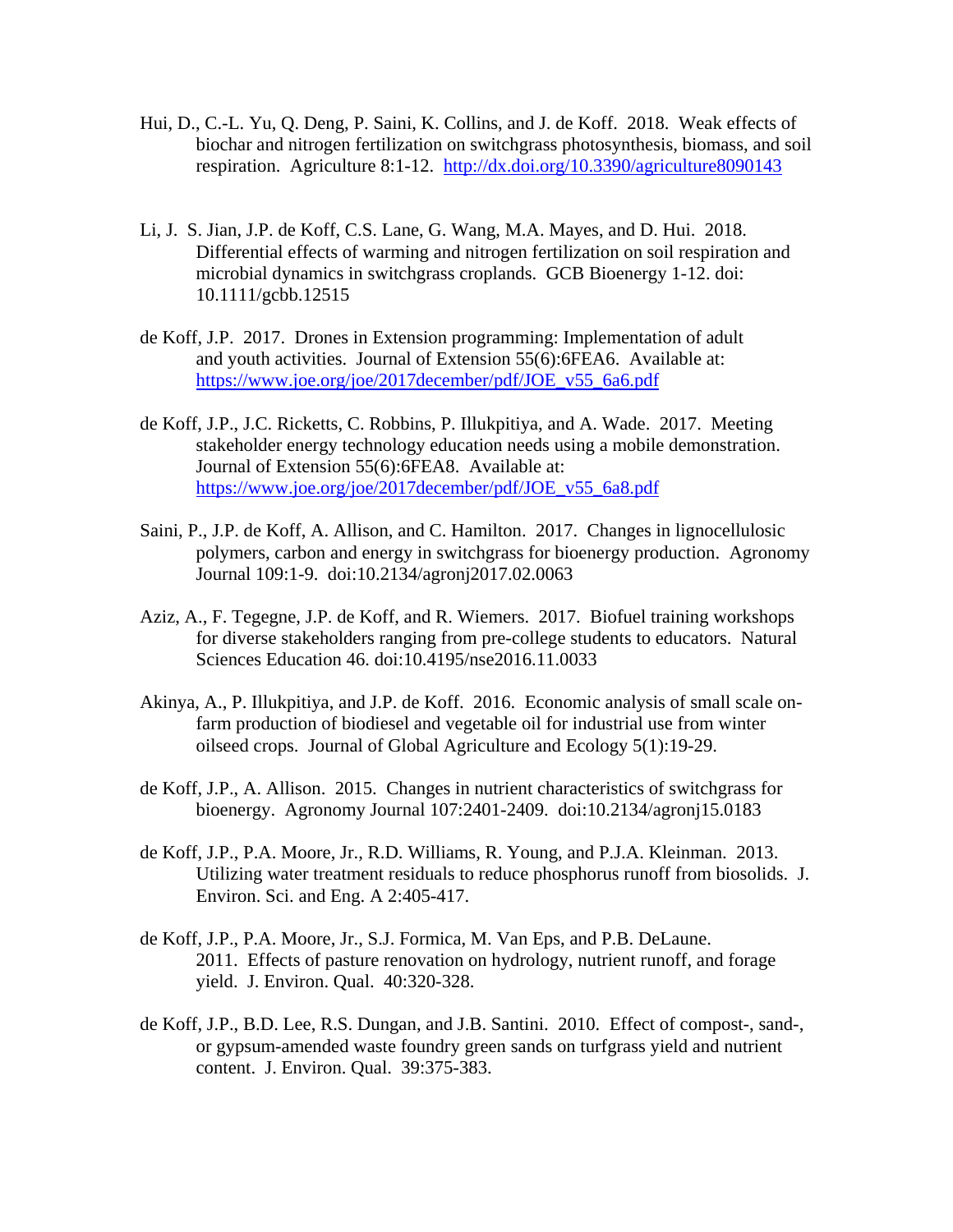- de Koff, J.P., B.D. Lee, and R.S. Dungan. 2008. Amelioration of physical strength in waste foundry green sands for reuse as a soil amendment. J. Environ. Qual. 37:2332-2338.
- de Koff, J.P., M.A. Anderson, and C. Amrhein. 2008. Geochemistry of iron in the Salton Sea, California. Hydrobiologia 604:111-121.
- Dungan, R.S., B.D. Lee, P. Shouse, and J.P. de Koff. 2007. Saturated hydraulic conductivity of soils blended with waste foundry sands. Soil Science 172(10):751-758.
- de Koff, J.P., R.C. Graham, K.R. Hubbert, and P.M. Wohlgemuth. 2006. Pre- and postfire erosion of soil nutrients within a chaparral watershed. Soil Science 171(12):915-928.

#### *Proceedings:*

de Koff, J.P., and N. Kraft. 2018. Ag mashup: Blending agriculture and communications classrooms to increase agricultural communication and literacy. NACTA Journal 62(S1): 110.

#### *Presentations:*

- Claiborne, L.L., J.L. Oster, D. Young, T.D. Byl, C.P. Vanags, N.P. Kelley, S.L. Goodbred and J.P. de Koff. 2020. Earth Horizons: A TSU-VU partnership to broaden participation in geosciences. The Geological Society of America Joint 69th Annual Southeastern/55th Annual Northeastern Section Meeting. Reston, VA, Mar. 20 – 22, 2020.
- de Koff, J.P. 2019. Drone certification training program for extension agents. ASA, CSSA, and SSSA 2019 International Annual Meetings, San Antonio, TX, Nov. 10  $-13, 2019.$
- Saini, P., and J.P. de Koff. 2019. Effect of biochar and nitrogen fertilizer on soil health characteristics in a switchgrass production system. TSU University-Wide Research Symposium, Nashville, TN, Apr. 1-4<sup>th</sup>. 1<sup>st</sup> place oral presentation **award**
- McGeary, K., J.P. de Koff, R. Link. 2019. The effects of nitrogen fertilizer rates and winter canola cultivars on winter mortality and canopy coverage for two growing seasons in Middle TN. TSU University-Wide Research Symposium, Nashville, TN, Apr. 1-4<sup>th</sup>. 2<sup>nd</sup> place oral presentation award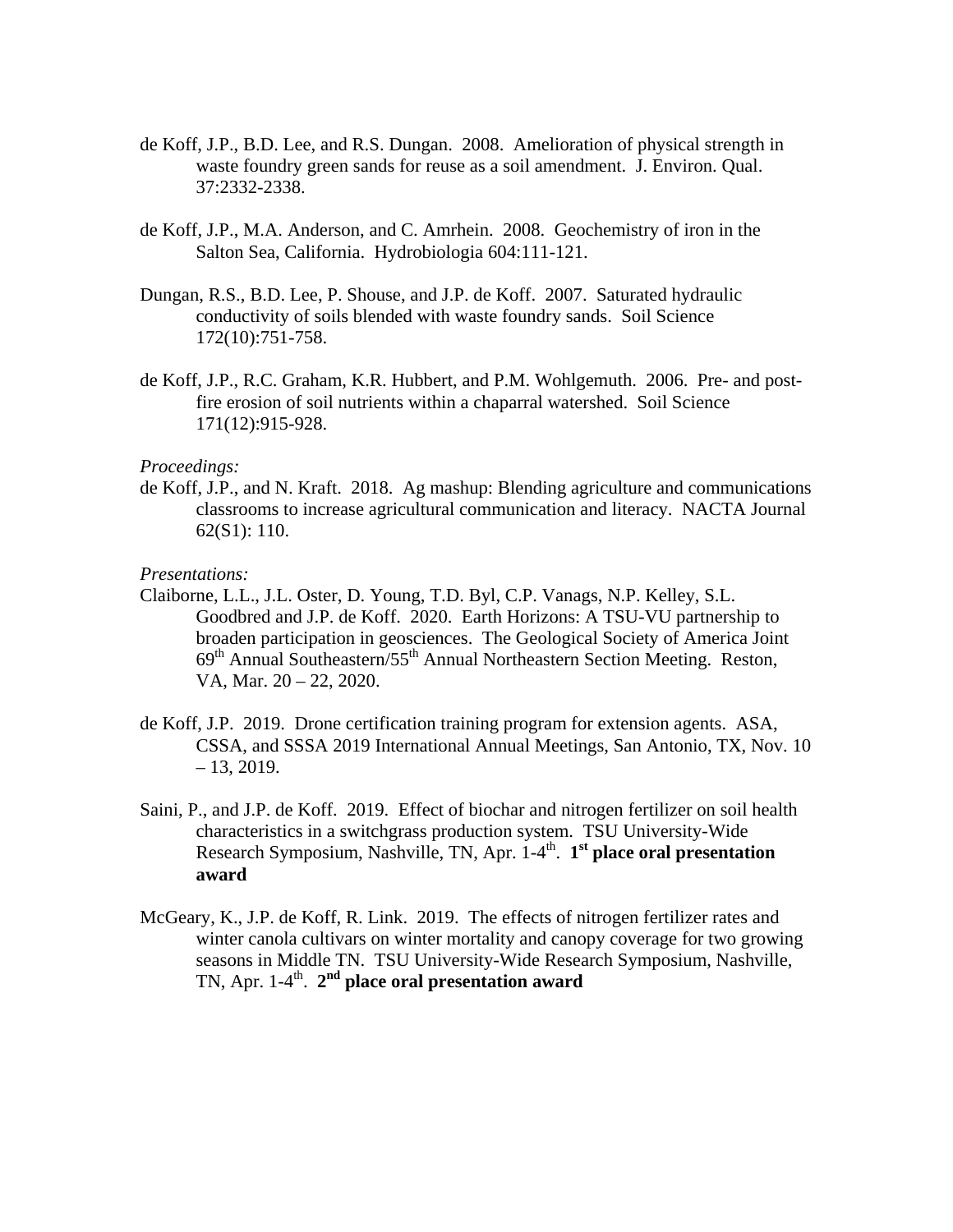- Allen, A.L., F.M. Hashem, A.S. Collick, L.E. Marsh, A.L. Kennedy, M. Guo, D. Davis, P. Millner, H. Casey, G. Daye, S. Dennis, J.P. de Koff, L. Kibet, and A. Bhowmik. 2019. Expanding soil health focus at 1890 & 1994 Universities: Research, curriculum reconstruction, and student-faculty-farmer training. SSSA Annual Meeting, San Diego, CA, Jan.  $6-9<sup>th</sup>$ .
- Li, J., S. Jian, J. de Koff, C. Lane, G. Wang, M.A. Mayes, and D. Hui. 2018. Differential effects of warming and nitrogen fertilization on soil respiration and microbial dynamics in switchgrass croplands. American Geophysical Union, Washington, D.C., Dec.  $10-14^{\text{th}}$ .
- McGeary, K.D., J.P. de Koff, P. Saini, and R. Link. 2018. Effects of nitrogen and cultivar type on germination and soil coverage in winter canola (*Brassica napus*  L.) in Tennessee. Tennessee Academy of Science Annual Meeting, Clarksville, TN, Nov. 17<sup>th</sup>. **1<sup>st</sup> place oral presentation award**
- Claiborne, L.L., J.L. Oster, D. Young, T.D. Byl, C.P. Vanags, N.P. Kelley, J.P. de Koff, and S.L. Goodbred. 2018. Earth Horizons: A TSU-Vanderbilt partnership building a pathway to broaden participation of underrepresented groups in graduate school and the geoscience workforce. The Geological Society of America Annual Meeting, Indianapolis, IN, Nov.  $4-7<sup>th</sup>$ .
- de Koff, J.P., and T. Broyles. 2018. Climate change: Extension agents' perspectives and needs in Tennessee. American Society of Agronomy-Crop Science Society of America Annual Meeting, Baltimore, MD, Nov.  $4-7<sup>th</sup>$ .
- Saini, P., J.P. de Koff, R. Link, K.D. McGeary. 2018. Analysis of impacts of biochar and nitrogen fertilizer on soil health characteristics in switchgrass production for bioenergy. American Society of Agronomy-Crop Science Society of America Annual Meeting, Baltimore, MD, Nov. 4-7<sup>th</sup>. 2<sup>nd</sup> place poster presentation **award**
- Saini, P., S. Rakshit, J.P. de Koff, and J. Mierzwa. 2018. Estimating N availability of a pine wood biochar used in growing switchgrass. American Society of Agronomy-Crop Science Society of America Annual Meeting, Baltimore, MD, Nov. 4-7<sup>th</sup>.
- McGeary, K.D., J.P. de Koff, P. Saini, and R. Link. 2018. The effects of nitrogen and cultivar type on arthropod, pollinator, and insect diversity in winter canola (*Brassica napus* L.) in Tennessee. American Society of Agronomy-Crop Science Society of America Annual Meeting, Baltimore, MD, Nov. 4-7<sup>th</sup>.
- McGeary, K.D., J.P. de Koff, P. Saini, and R. Link. 2018. The effects of nitrogen and cultivar type on winter mortality, yield, and quality in winter canola (*Brassica napus* L.) grown for bioenergy. American Society of Agronomy-Crop Science Society of America Annual Meeting, Baltimore, MD, Nov.  $4-7<sup>th</sup>$ .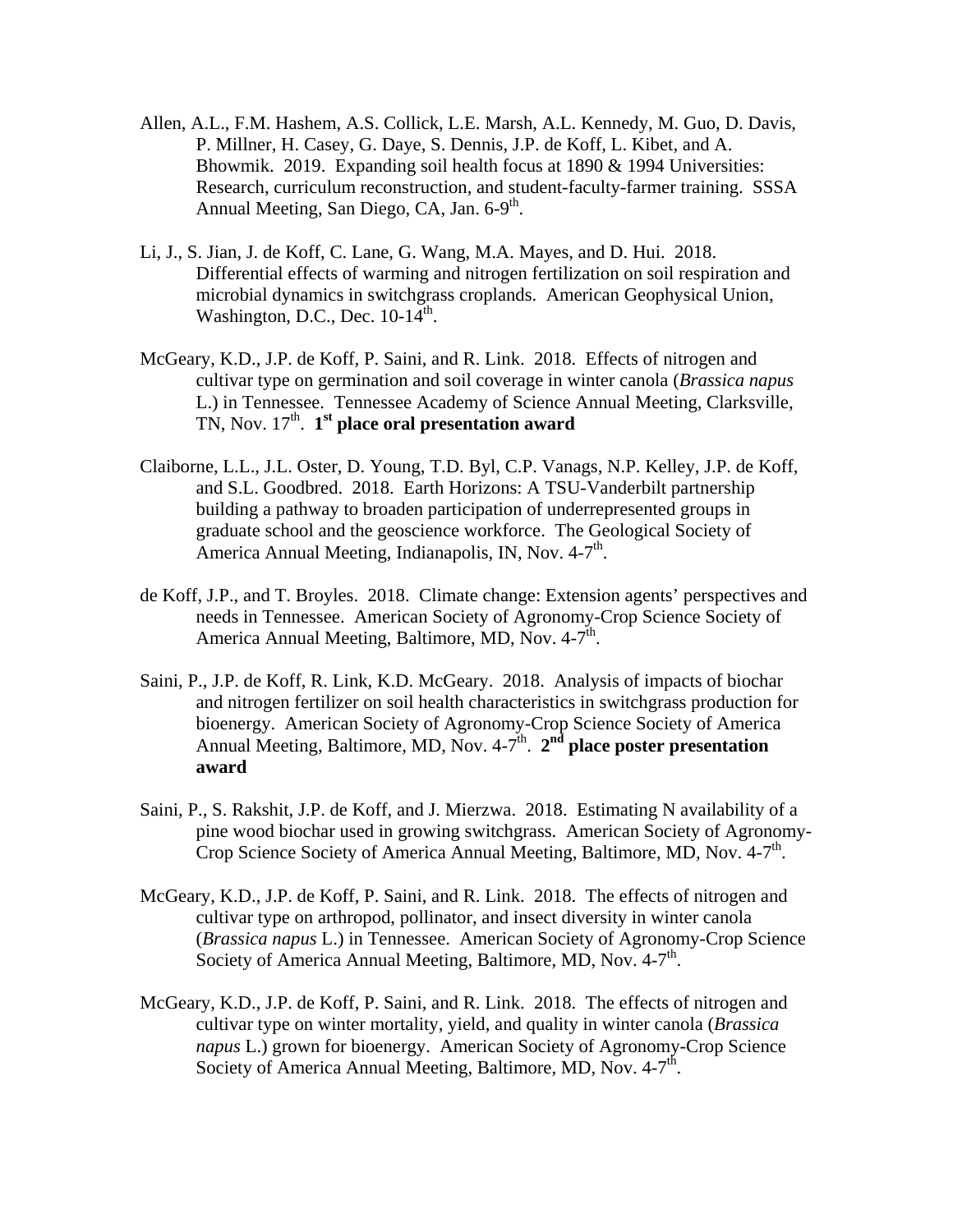- McGeary, K.D., and J.P. de Koff. 2018. The effects of nitrogen fertilizer rates on winter performance of three different winter canola cultivars. TSU University-Wide Research Symposium, Nashville, TN, Apr. 9-13<sup>th</sup>. 1<sup>st</sup> place oral presentation **award**
- Saini, P., and J.P. de Koff. 2018. Analyzing biochar properties for potential effects in switchgrass production. TSU University-Wide Research Symposium, Nashville, TN, Apr. 9-13<sup>th</sup>. 2<sup>nd</sup> place oral presentation award
- Illukpitiya, P., and J.P. de Koff. 2018. Sustainable utilization of winter oilseed crops for bio-based industry: Success and failures. 2018 Engineers for a Sustainable World Annual Conference, Georgia Institute of Technology, Atlanta, GA, Apr. 5-8.
- McGeary, K.D., and J.P. de Koff. 2017. Effects of nitrogen fertilizer rates and cultivar on yield and seed characteristics of winter canola in Nashville, Tennessee. Tennessee Academy of Science Annual Meeting, Martin, TN, Nov. 17. **1st place poster presentation award**
- Saini, P., and J.P. de Koff. 2017. Bioenergy crop production: Investigating various plant characteristics of winter canola varieties in response to different rates of nitrogen fertilizer. Tennessee Academy of Science Annual Meeting, Martin, TN, Nov. 17.
- de Koff, J.P., and P. Saini. 2017. Biochar and nitrogen effects on yield, plant nutrients and soil health characteristics in switchgrass production. ASA, CSSA, and SSSA 2017 International Annual Meetings, Tampa, FL, Oct. 22 – 25, 2017.
- Collins, K Q. Deng, C.-L. Yu, J.P. de Koff, D. Hui. 2017. Effects of Biochar and Nitrogen Application on Switchgrass Photosynthesis and Soil  $CO<sub>2</sub>$  Emission. TSU University-wide Research Symposium, Nashville, TN, Apr. 17 – Apr. 21, 2017.
- Jian, S., J.Li, and J.P. de Koff. 2017. Soil respiration, microbial biomass and exoenzyme activity in switchgrass stands under nitrogen fertilization management. TSU University-wide Research Symposium, Nashville, TN, Apr. 17 – Apr. 21, 2017.
- Kosoko, R., and J.P. de Koff. 2017. Variability of free fatty acid content within winter canola varieties. TSU University-wide Research Symposium, Nashville, TN, Apr. 17 – Apr. 21, 2017.
- Saini, P., and J.P. de Koff. 2017. Effect of biochar and nitrogen fertilizer rate on switchgrass yield, nitrogen and carbon in biomass harvested for bioenergy production. TSU University-wide Research Symposium, Nashville, TN, Apr. 17 – Apr. 21, 2017.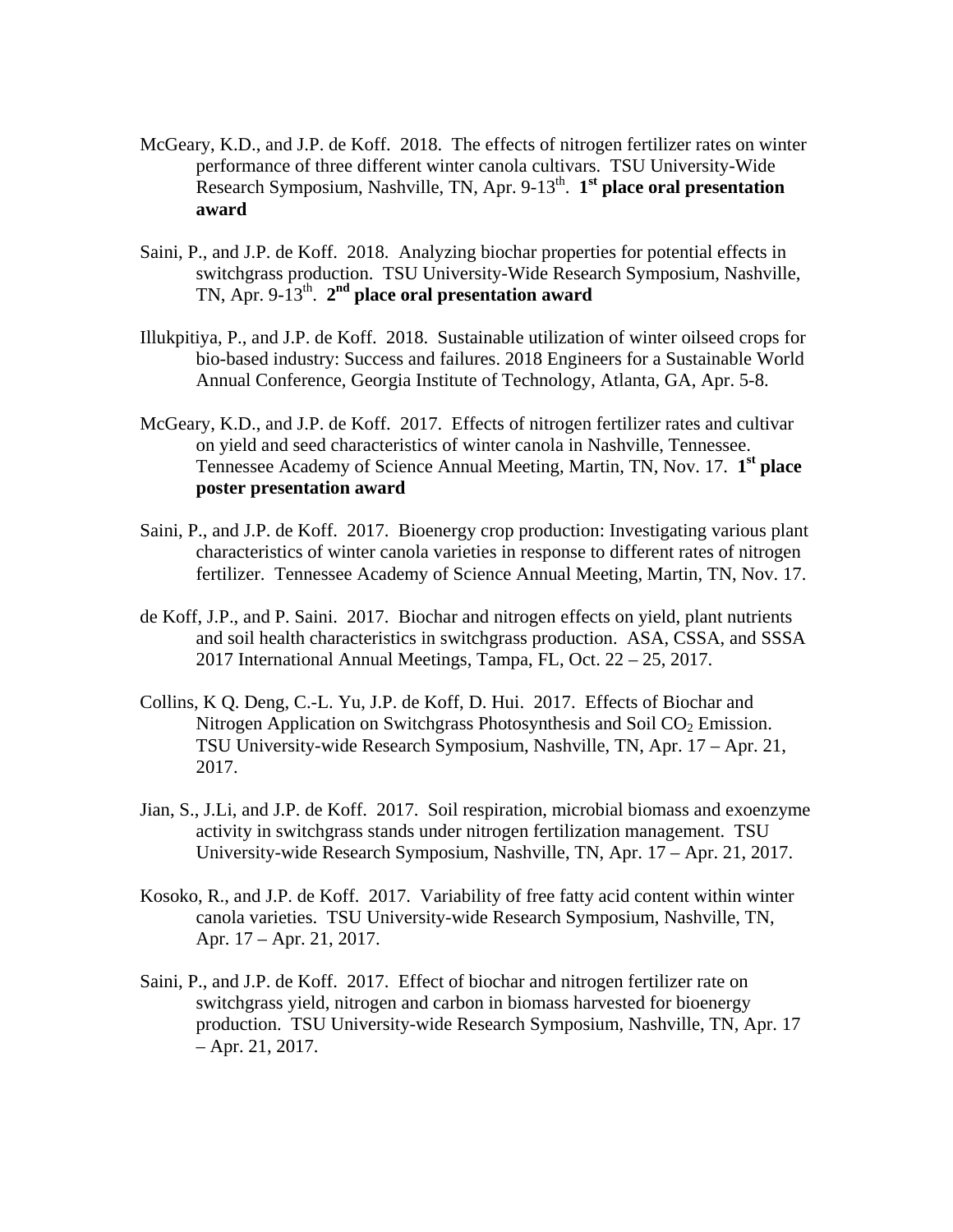- Tetteh, E., and J.P. de Koff. 2017. Comparison of Near Infrared Spectroscopy and oilpress extraction for oil content determination in winter canola varieties. TSU University-wide Research Symposium, Nashville, TN, Apr. 17 – Apr. 21, 2017. **3rd place oral presentation award**
- Chawla, S., J.P. de Koff, and P. Illukpitiya. 2017. Cold hardiness and soil coverage of industrial oilseed crops for bioenergy production. TSU University-wide Research Symposium, Nashville, TN, Apr. 17 – Apr. 21, 2017.
- de Koff, J.P. 2017. How to talk to producers about bioenergy crops under low oil pricing conditions. National Extension Energy Summit, Knoxville, TN, Apr. 3 – 6, 2017.
- Jian, S., S. Celada, J.P. de Koff, C. Guo, M.A. Mayes, G. Wang, and J. Li. 2016. Soil respiration, microbial biomass and exoenzyme activity in switchgrass stands under nitrogen fertilization management and climate warming. American Geophysical Union Fall Meeting, San Francisco, CA, Dec. 12-16, 2016.
- Tetteh, E., and J.P. de Koff. 2016. Determination of the best winter canola variety for Tennessee. Tennessee Academy of Science Annual Meeting, Clarksville, TN, Nov. 19, 2016.
- de Koff, J.P., E. Tetteh, and S. Chawla. 2016. Winter canola for on-farm bioenergy production: effects of planting date and variety on oil yield and meal quality in Tennessee. ASA, CSSA, and SSSA 2016 International Annual Meetings, Phoenix, AZ, Nov. 6 – 9, 2016.
- de Koff, J. 2016. Using #agchat Twitter discussions in teaching to increase interactions between students and farmers. ASA, CSSA, and SSSA 2016 International Annual Meetings, Phoenix, AZ, Nov.  $6 - 9$ , 2016.
- Chawla, S., J.P. de Koff and P. Illukpitiya. 2016. Evaluation of industrial oilseed crops for biodiesel production in Tennessee. TSU University-wide Research Symposium, Nashville, TN, Apr. 4 – Apr. 8, 2016.
- Dingle, A., J.P. de Koff. 2016. Determination of variability in waste vegetable oil resources for biodiesel production. TSU University-wide Research Symposium, Nashville, TN, Apr. 4 – Apr. 8, 2016. **2nd place undergraduate science presentation award**
- Tetteh, E., and J.P. de Koff. 2016. Evaluation of winter canola for biodiesel production in Tennessee. TSU University-wide Research Symposium, Nashville, TN, Apr. 4 – Apr. 8, 2016.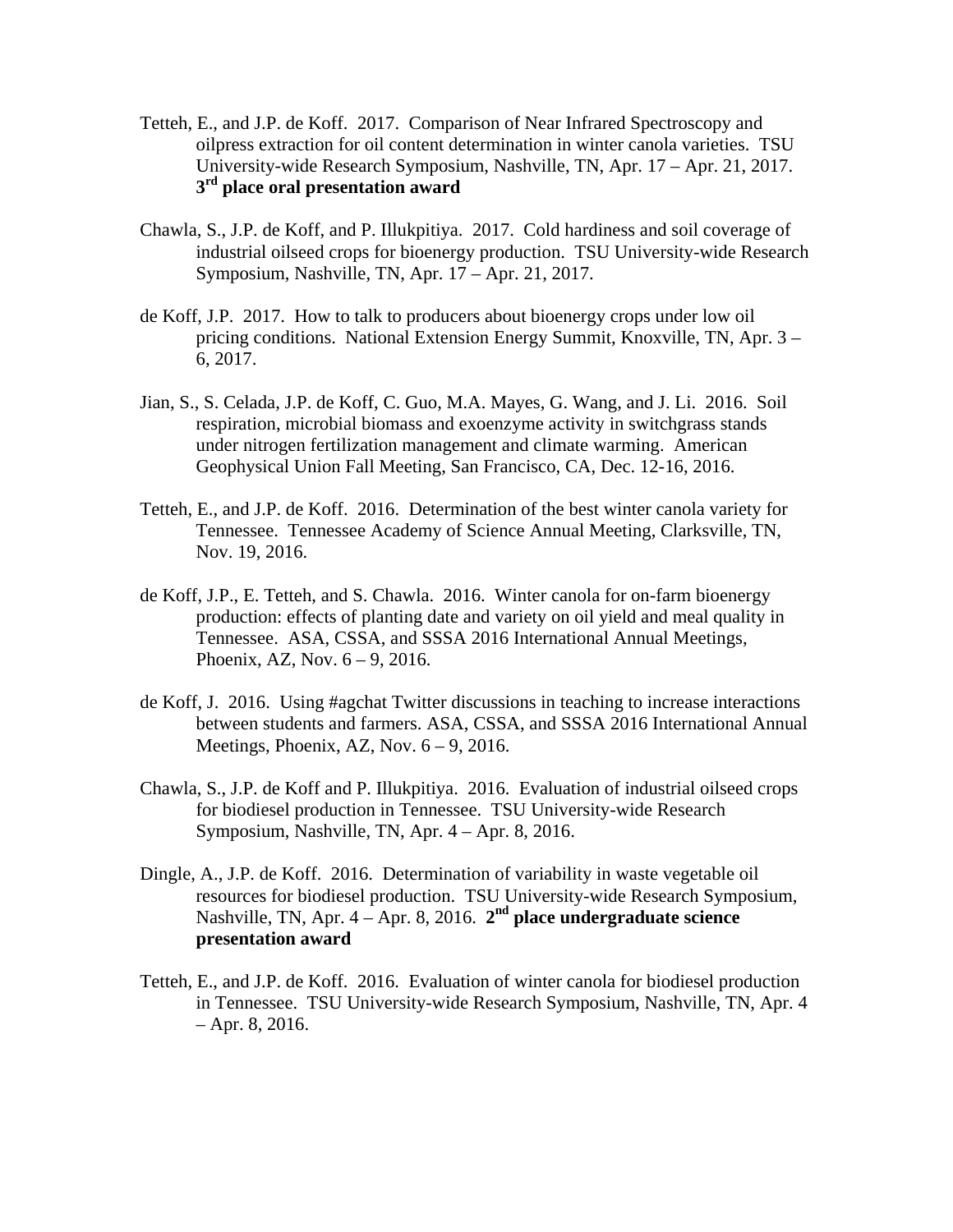- de Koff, J.P. 2015. Effect of winter canola planting date and variety on yield and meal quality for biodiesel production. ASA, CSSA, and SSSA 2015 International Annual Meetings, Minneapolis, MN, Nov. 15 – 18, 2015.
- de Koff, J.P., C. Robbins, J.C. Ricketts, P. Illukpitiya, and A. Wade. 2015. Using a mobile demonstration to talk to farmers about on-farm biodiesel production. National Extension Energy Summit, Seattle, WA, Apr. 7-10, 2015.
- Saini, P., and J.P. de Koff. 2015. Effect of drought on switchgrass quality for bioenergy production. TSU University-wide Research Symposium, Nashville, TN, Mar. 30 – Apr. 3, 2015.
- de Koff, J.P. 2014. American Society of Agronomy members' interest, usage, and obstacles in using social media. ASA, CSSA, and SSSA 2014 International Annual Meetings, Long Beach, CA, Nov. 2 – 5, 2014.
- Saini, P., and J.P. de Koff. 2014. Effects of harvest timing on the quality of switchgrass for biofuel: changes in lignocellulose and potential energy production. ASA, CSSA, and SSSA 2014 International Annual Meetings, Long Beach, CA, Nov. 2  $-5, 2014.$
- de Koff, J.P. 2014. Perceptions of student clicker use by graduate students in agricultural sciences at Tennessee State University. TSU University-wide Research Symposium, Nashville, TN, Mar. 31 – Apr. 4, 2014.
- Illukpitiya, P., and J.P. de Koff. 2014. Economic feasibility of on-farm biodiesel production from winter oilseed crops. TSU University-wide Research Symposium, Nashville, TN, Mar. 31 – Apr. 4, 2014.
- Link, R., J.P. de Koff, and S. Haile. 2014. Creating a tree identification guide for Centennial Park in Nashville, Tennessee. TSU University-wide Research Symposium, Nashville, TN, Mar. 31 – Apr. 4, 2014.
- Saini, P., and J.P. de Koff. 2014. Harvest timing effects on carbon constituents in switchgrass grown for bioenergy. TSU University-wide Research Symposium, Nashville, TN, Mar. 31 – Apr. 4, 2014. **1st place graduate student presentation division award**
- de Koff, J.P., and A. Allison. 2013. Harvest timing and switchgrass quality in Tennessee. ASA, CSSA, and SSSA 2013 International Annual Meetings, Tampa, FL, Nov. 3-6, 2013.
- Allison, A., J.P. de Koff. 2013. Switchgrass for Bioenergy: optimal harvest timing for enhanced feedstock quality. Tennessee State University  $34<sup>th</sup>$  Annual University-Wide Research Symposium, Nashville, TN, Apr. 1-5, 2013. **2nd place graduate student presentation division award**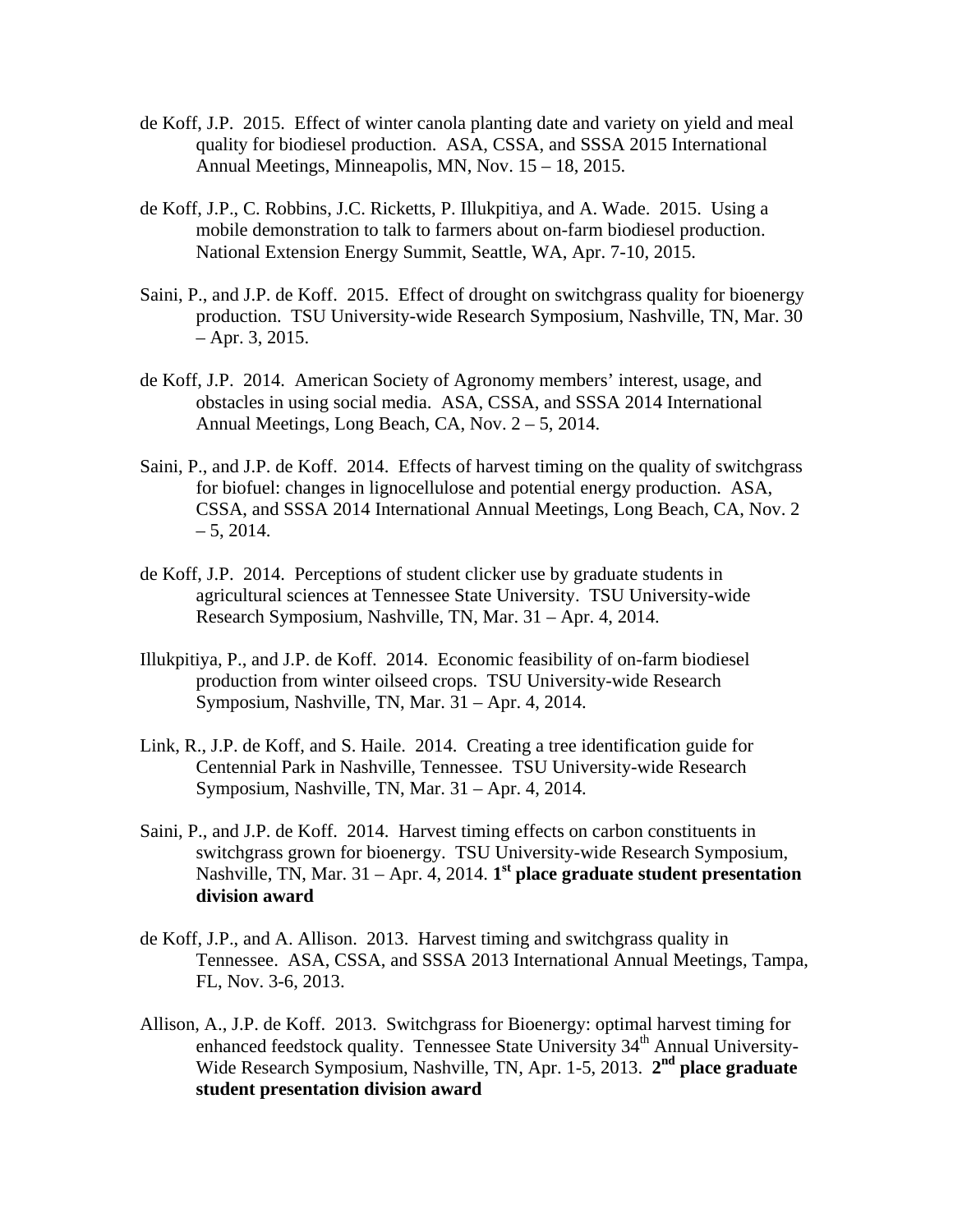- Dungan, R.S., J.P. de Koff, B.D. Lee. 2012. Assessment of physical strength in foundry green sands and impact on turfgrass yields in manufactured soil blends. **Invited paper**, 5<sup>th</sup> Foundry Congress of Latin America, Buenos Aires, Argentina, Nov. 15-17, 2012.
- de Koff, J.P., and A. Allison. 2012. Changes in switchgrass nutrients and quality characteristics during growth and senescence. **Invited speaker**, University of Tennessee seminar, Knoxville, TN, Nov. 5, 2012.
- de Koff, J.P., and A. Allison. 2012. Effect of harvest date on switchgrass quality for bioenergy. 2012 Sun Grant Initiative National Conference: Science for Biomass Feedstock Production and Utilization, New Orleans, LA, Oct. 2-5, 2012.
- Allison, A., J.P. de Koff. 2012. Identifying strategies for enhancing switchgrass quality for use as a bioenergy feedstock. Tennessee State University  $34<sup>th</sup>$  Annual University-Wide Research Symposium, Nashville, TN, Mar. 26-30, 2012.
- de Koff, J.P., P.A. Moore, Jr., D. Pote, S.J. Formica, M. Van Eps, and P. DeLaune. 2010. Effects of pasture renovation on hydrology, nutrient runoff, and forage yield. ASA, CSSA, and SSSA 2010 International Annual Meetings, Long Beach, CA, Oct. 31-Nov. 4, 2010.
- Moore, Jr., P.A., J. de Koff, P. Kleinman, R. Williams, and R. Young. 2010. Reducing phosphorus runoff from biosolids with water treatment residuals. ASA, CSSA, and SSSA 2010 International Annual Meetings, Long Beach, CA, Oct. 31-Nov. 4, 2010.
- Moore, Jr., P.A., J.P. de Koff, R.D. Williams, R. Young, and P.J. Kleinman. 2010. Reducing phosphorus runoff from biosolids with water treatment residuals. 21st Century Watershed Technology: Improving Water Quality and Environment Conference Proceedings, 21-24 February 2010, Universidad EARTH, Costa Rica
- de Koff, J.P., B.D. Lee, S.A. Quideau, S.-W. Oh. 2008. Assessment of compost maturity indices for a high salt/high pH compost. Soil Science Society of America Annual Meeting, Houston, TX.
- de Koff, J.P., P.A. Moore, Jr., R. Williams, R. Young, D. Parker, A. Sharpley. 2008. Reducing phosphorus runoff from biosolids with water treatment residuals. Soil Science Society of America Annual Meeting, Houston, TX.
- de Koff, J.P., B.D. Lee, and R.S. Dungan. 2007. Amelioration of waste foundry sand with compost. Soil Science Society of America Annual Meeting, New Orleans, LA.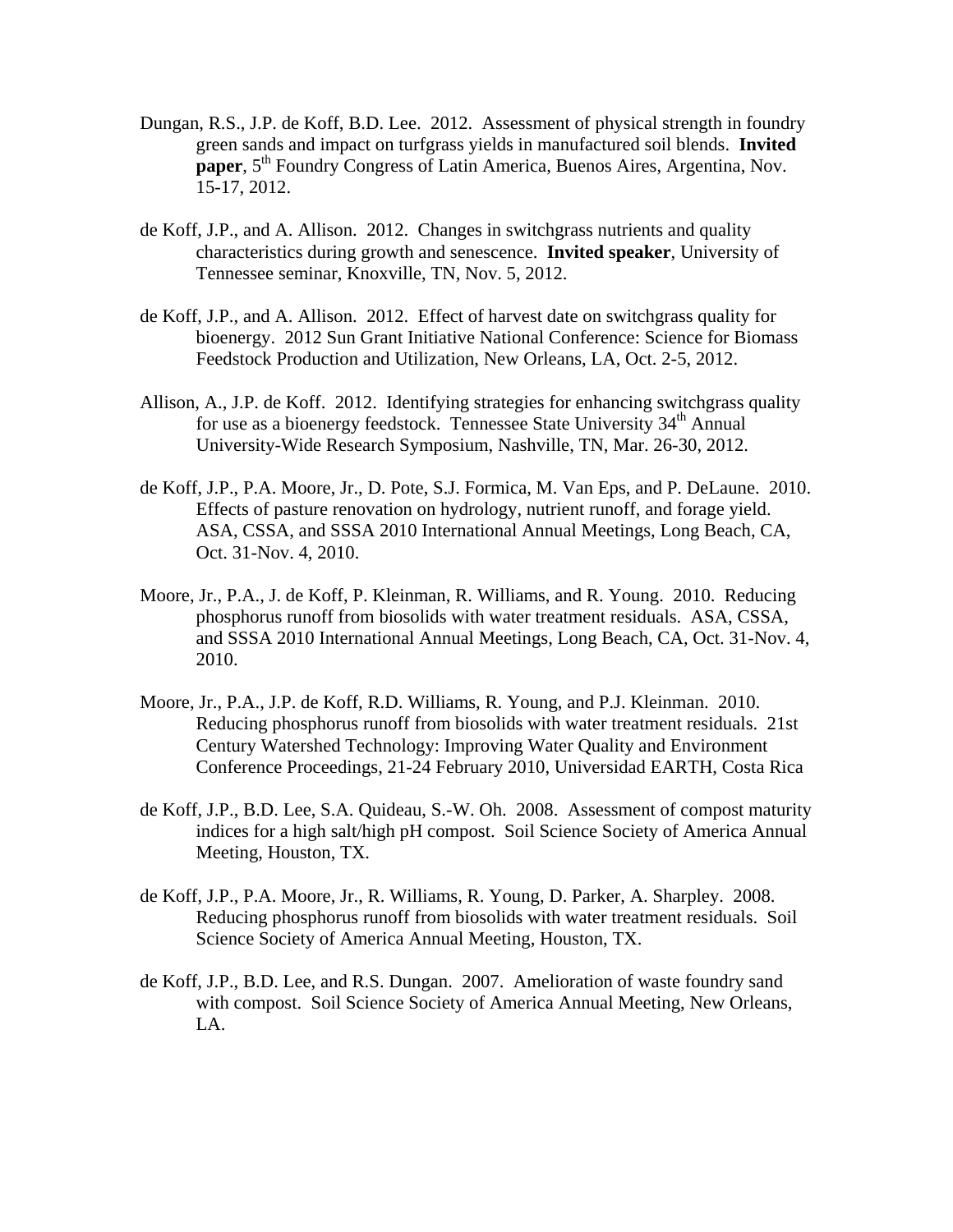- de Koff, J.P., B.D. Lee, and R.S. Dungan. 2006. Amendment of high strength properties of waste foundry sands with gypsum. Soil Science Society of America Annual Meeting, Indianapolis, IN.
- de Koff, J.P., B.D. Lee, and R.S. Dungan. 2006. Chemical and mineralogical properties of iron and aluminum waste green foundry sands. World Congress of Soil Science, Philadelphia, PA.
- de Koff, J.P., B.D. Lee, and R.S. Dungan. 2005. Chemical and mineralogical properties of iron and aluminum waste green foundry sands. Soil Science Society of America Annual Meeting, Salt Lake City, UT.
- de Koff, J.P., R.C. Graham, K. Hubbert, and P. Wohlgemuth. 2003. Erosion of soil nutrients in pre- and post-fire chaparral by watershed position. Soil Science Society of America Annual Meeting, Denver, CO.

## OUTREACH PUBLICATIONS AND PRESENTATIONS

*Publications (refereed):* 

- de Koff, J.P. 2020. Using software to capture and analyze drone images. Tennessee State University Cooperative Extension Program, ANR-B21. Available at: http://www.tnstate.edu/faculty/jdekoff/documents/DroneSoftware.pdf
- de Koff, J.P. 2020. Drone and sensor options and costs. Tennessee State University Cooperative Extension Program, ANR-B20. Available at: http://www.tnstate.edu/faculty/jdekoff/documents/DronesandSensors.pdf
- de Koff, J.P. 2020. Drone laws and regulations. Tennessee State University Cooperative Extension Program, ANR-B19. Available at: http://www.tnstate.edu/faculty/jdekoff/documents/DroneLaws.pdf
- de Koff, J.P., and P. Saini. 2020. Agricultural uses for drones. Tennessee State University Cooperative Extension Program, ANR-B18. Available at: http://www.tnstate.edu/faculty/jdekoff/documents/DronesinAg.pdf
- Gill, T., E. Tetteh, and J.P. de Koff. 2020. Comparison of winter canola cultivars in middle Tennessee. Tennessee State University Cooperative Extension Program, ANR-B17. Available at: http://www.tnstate.edu/faculty/jdekoff/documents/WinterCanola.pdf
- de Koff, J.P. 2020. Measuring infiltration rate in the field. Tennessee State University Cooperative Extension Program, ANR-16. Available at: http://www.tnstate.edu/faculty/jdekoff/documents/InfiltrationRate.pdf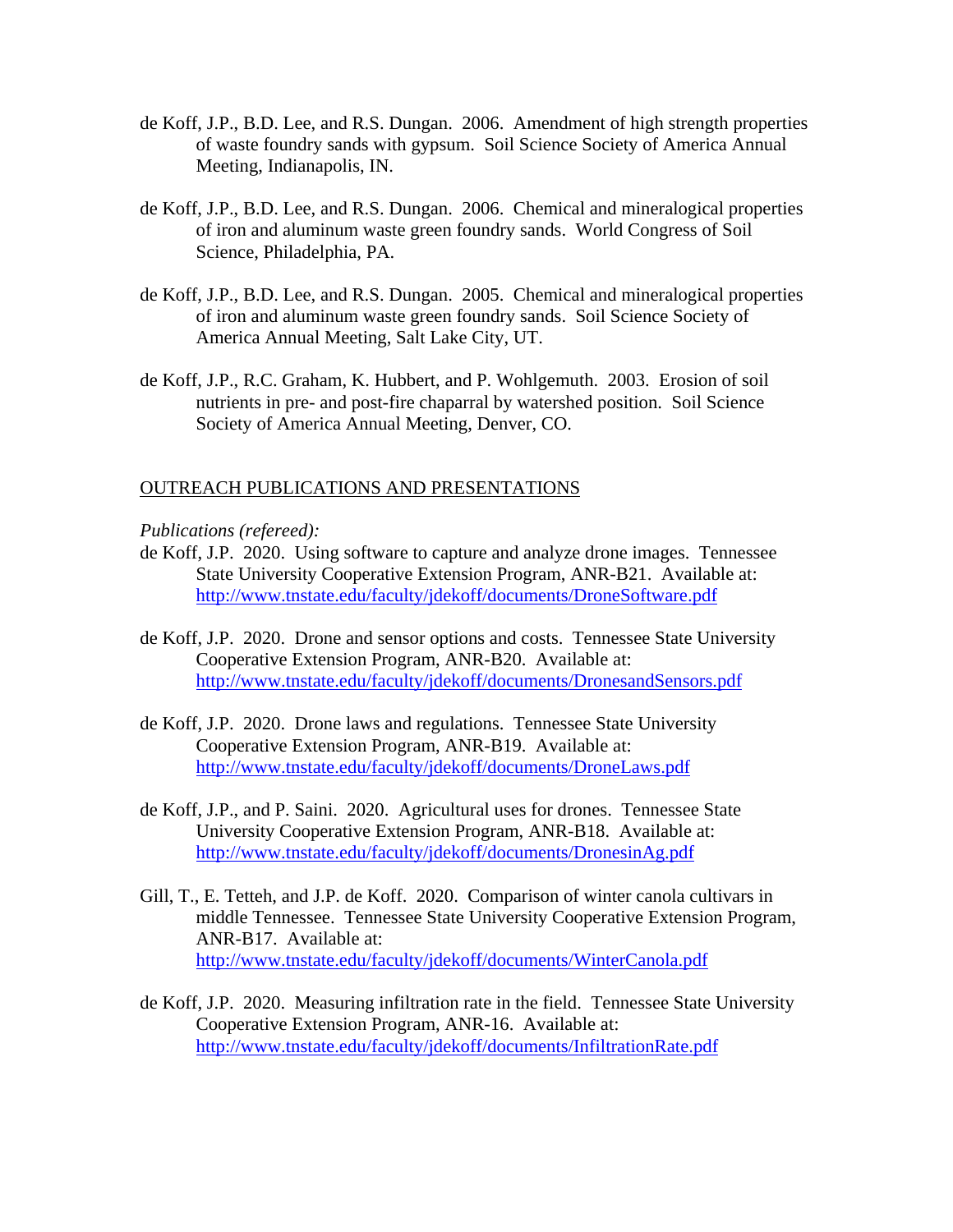- de Koff, J.P., P. Illukpitiya, S. Chawla, and R. Link. 2017. Industrial oilseed crops for Tennessee. Tennessee State University Cooperative Extension Program, ANR-B15. Available at: http://www.tnstate.edu/extension/documents/Fact%20Sheet-Industrial%20oilseeds.pdf
- de Koff, J.P., C. Robbins, and R. Link. 2016. Growing winter canola for biodiesel production. Tennessee State University Cooperative Extension Program, ANR-B14. Available at: http://www.tnstate.edu/extension/documents/Canola.pdf
- de Koff, J.P. 2015. Agricultural feedstocks for cellulosic ethanol and biodiesel. Tennessee State University Cooperative Extension Program, ANR-B13. Available at: http://www.tnstate.edu/extension/documents/Feedstocks.pdf
- de Koff, J.P. 2015. The state of the energy industry. Tennessee State University Cooperative Extension Program, ANR-B12. Available at: http://www.tnstate.edu/extension/documents/EnergyUse.pdf
- Illukpitiya, P., and J.P. de Koff. 2014. Economics of small-scale biodiesel production. Tennessee State University Cooperative Extension Service, ANR-B11. Available at: http://www.tnstate.edu/extension/documents/BiodieselEconomics.pdf
- Wade, A., and J.P. de Koff. 2014. Federal assistance programs for biodiesel production. Tennessee State University Cooperative Extension Service, ANR-B10. Available at: http://www.tnstate.edu/extension/documents/Assistance.pdf
- de Koff, J.P., and R. Link. 2014. Sunflower for biodiesel production. Tennessee State University Cooperative Extension Service, ANR-B9. Available at: http://www.tnstate.edu/extension/documents/Sunflower.pdf
- de Koff, J.P. 2014. Maximizing the biodiesel process. Tennessee State University Cooperative Extension Service, ANR-B8. Available at: http://www.tnstate.edu/extension/documents/MaximizingProduction.pdf
- Link, R., and J.P. de Koff. 2014. Cool-season pasture weeds. Tennessee State University Cooperative Extension Service, ANR-B7. Available at: http://www.tnstate.edu/extension/documents/CoolSeasonWeeds.pdf
- Link, R., and J.P. de Koff. 2014. Warm-season pasture weeds. Tennessee State University Cooperative Extension Service, ANR-B6. Available at: http://www.tnstate.edu/extension/documents/WarmSeasonWeeds.pdf
- Link, R., J.P. de Koff, and S. Haile. 2014. Centennial Park tree identification guide. Tennessee State University Cooperative Extension Service. Available at: http://www.tnstate.edu/extension/documents/Centennial%20Park%20Tree%20Ide ntification%20Guide.pdf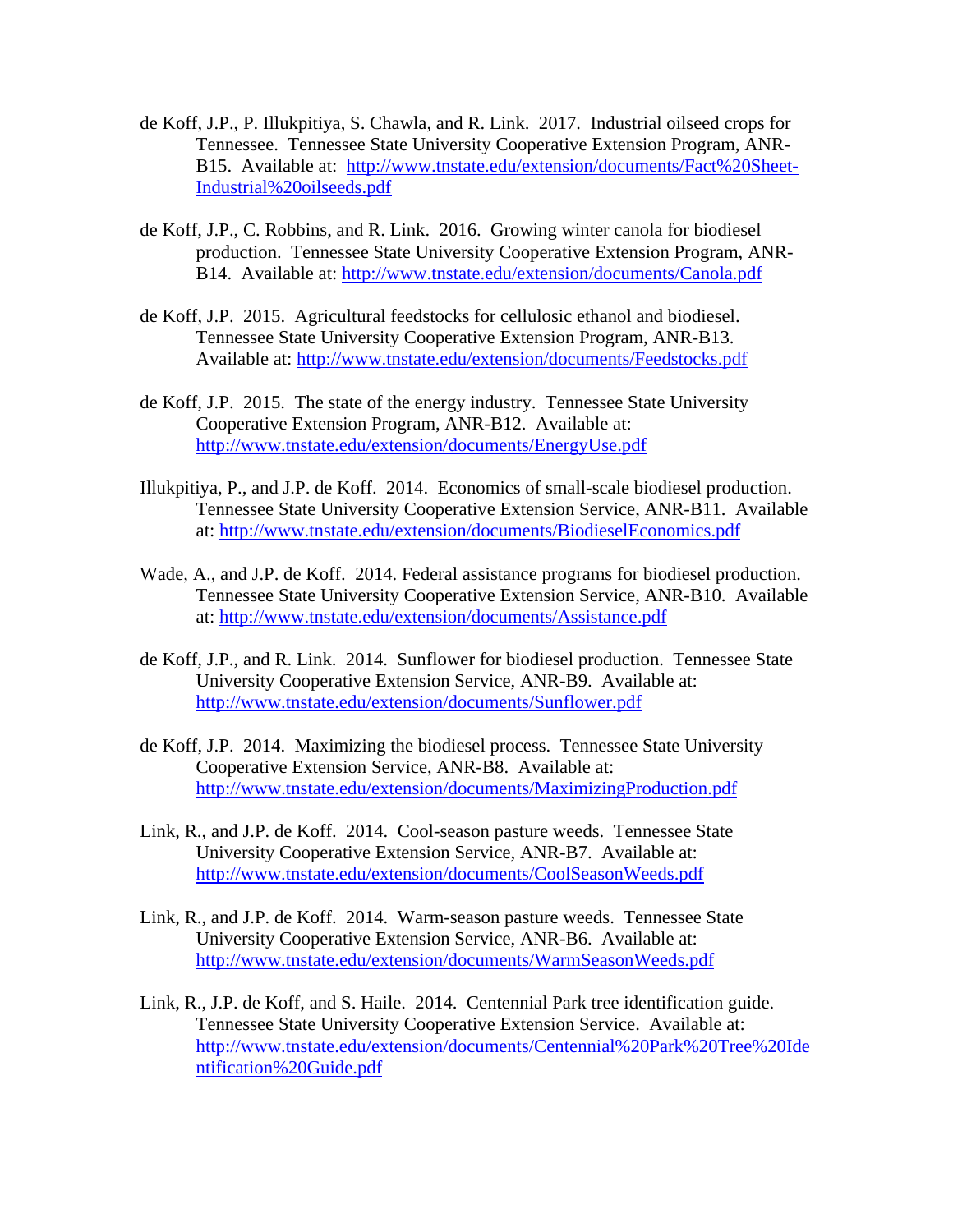- de Koff, J.P. 2013. Using audience response devices for Extension programming. Journal of Extension 51(3):3TOT4 Available at: http://www.joe.org/joe/2013june/tt4.php
- de Koff, J.P. 2013. Small-scale biodiesel production. Tennessee State University Cooperative Extension Service, ANR-B5. Available at: http://www.tnstate.edu/extension/documents/SmallScaleBiodiesel.pdf
- de Koff, J.P. 2013. Native warm-season perennial grasses for drought management in forage production. Tennessee State University Cooperative Extension Service, ANR-B4. Available at: http://www.tnstate.edu/extension/documents/NWSG.pdf
- de Koff, J.P. 2012. Bioenergy from agriculture. Tennessee State University Cooperative Extension Service, ANR-B3. Available at: http://www.tnstate.edu/extension/documents/Bioenergy.pdf
- de Koff, J.P., D.S. Pitchay, and J.O. Joshua. 2012. Leveraging university diversity to reach potential immigrant farmers. Journal of Extension 50(4) Article IW1. Available at: http://www.joe.org/joe/2012august/iw1.php
- de Koff, J.P., and C. Robbins. 2012. Calibrating seed drill seeding rates for native warm-season grasses. Tennessee State University Cooperative Extension Service, ANR-B2. Available at: http://www.tnstate.edu/extension/documents/Calibration.pdf
- de Koff, J.P., and D.D. Tyler. 2011. Improving switchgrass yields for bioenergy production. Tennessee State University Cooperative Extension Service, ANR-B1; University of Tennessee Cooperative Extension Service, W271. http://www.tnstate.edu/extension/documents/Switchgrass.pdf
- de Koff, J.P., B.D. Lee, and M.V. Mickelbart. 2008. Household composting: composting with worms. Purdue University Cooperative Extension Service. HENV-104-W.
- de Koff, J.P., B.D. Lee, and A.P. Schwab. 2007. Avoiding arsenic exposure from treated lumber around the home. Purdue University Cooperative Extension Service. HENV-100-W.
- de Koff, J.P., B.D. Lee, and A.P. Schwab. 2007. Protecting your family from lead in the home. Purdue University Cooperative Extension Service. HENV-101-W.
- de Koff, J.P., B.D. Lee, and P.L. Ziemer. 2007. Radon: how to assess the risks and protect your home. Purdue University Cooperative Extension Service. HENV-102-W.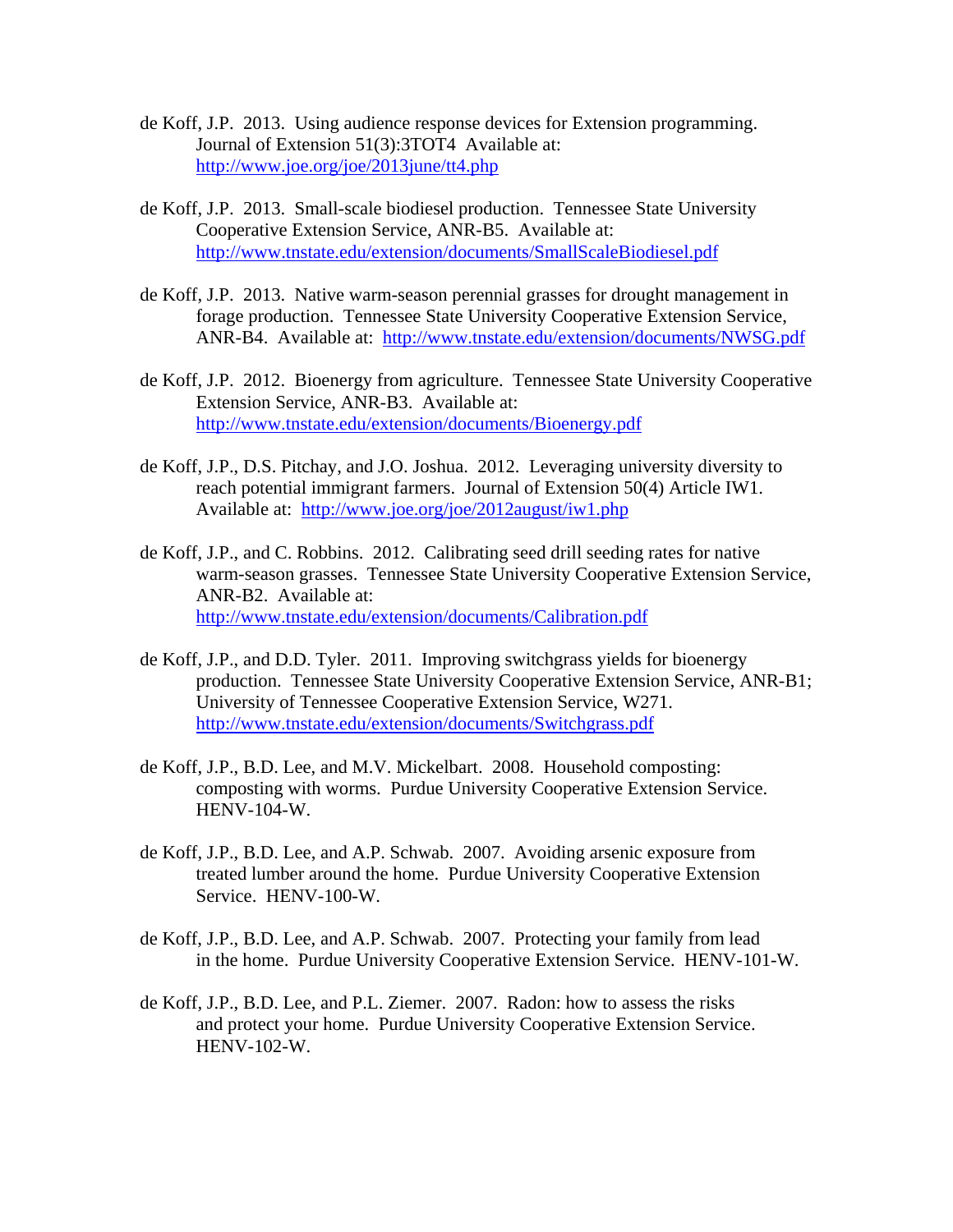de Koff, J.P., B.D. Lee, and M.V. Mickelbart. 2007. Household composting: methods and uses for compost. Purdue University Cooperative Extension Service. HENV-103-W.

#### *Proceedings Paper:*

Hawkins, S., J. de Koff, Z. Helsel. 2012. Bioenergy education and outreach through eXtension.org. Proceedings from Sun Grant National Conference: Science for Biomass Feedstock Production and Utilization, New Orleans, LA.

*In-service trainings for Extension agents:* 

- de Koff, J.P., J. Oster, D. Morris, T. Raper, A. Shekoofa, S. Stewart, and F. Baysal-Gurel. 2020. Helping farmers adapt to a changing climate. Central Region Training, 11 Mar., Murfreesboro, TN.
- de Koff, J.P., J. Oster, D. Morris, T. Raper, A. Shekoofa, S. Stewart, and F. Baysal-Gurel. 2020. Helping farmers adapt to a changing climate. Western Region Training, 22 Jan., Jackson, TN.
- de Koff, J.P. 2019. Drones and their software for ag production. Row Crop In-service Training. 13 Dec., Jackson, TN.
- de Koff, J.P. 2019. Drone Certification Training. Central Region Training, 7 Mar., Murfreesboro, TN.
- de Koff, J.P. 2019. Drone Certification Training. Western Region Training, 28 Feb., Jackson, TN.
- de Koff, J.P. 2019. Drone Certification Training. Eastern Region Training, 20 Feb., Knoxville, TN.
- de Koff, J.P., M. Hubbs, and D. Morris. 2018. Soil Smarts. Central Region Training, 30 Oct., Murfreesboro, TN.
- de Koff, J.P., M. Hubbs, and D. Morris. 2018. Soil Smarts. Eastern Region Training, 18 Oct., Crossville, TN.
- de Koff, J.P., M. Hubbs, and D. Morris. 2018. Soil Smarts. Western Region Training, 4 Oct. 2018, Milan, TN.
- de Koff, J.P., and D. Morris. 2017. Winter canola production. Eastern Region Training, 9 March 2017, Knoxville, TN.
- de Koff, J.P., and D. Morris. 2017. Winter canola production. Central Region Training, 23 February 2017, Shelbyville, TN.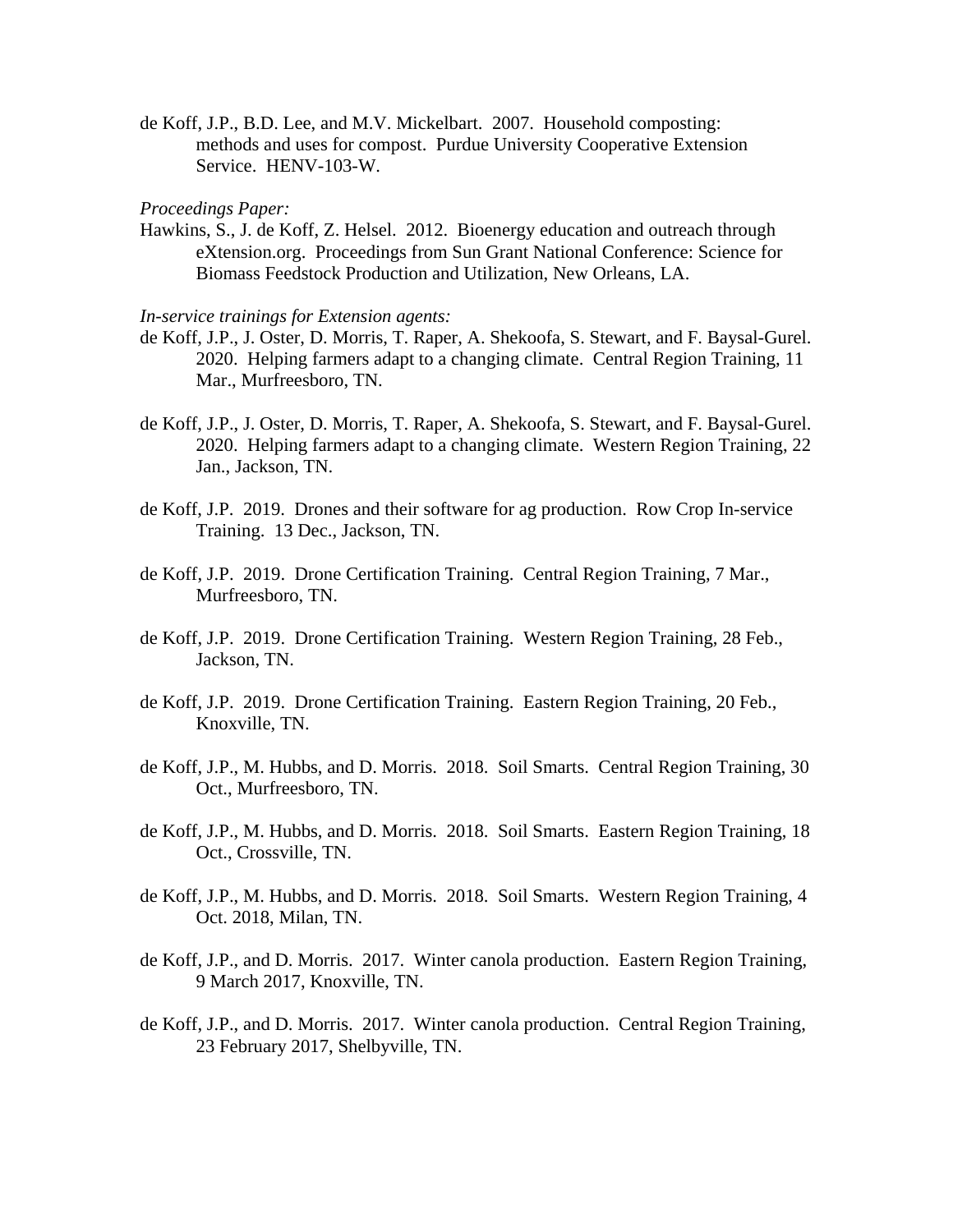- de Koff, J.P., and D. Morris. 2017. Winter canola production. Western Region Training, 17 February 2017, Clarksville, TN.
- de Koff, J.P., A. Holland, and T. Prather. 2016. Sustainable agriculture and biomass energy. Central Region Training, 16 August 2016, Nashville, TN.
- de Koff, J.P., A. Holland, and T. Prather. 2016. Sustainable agriculture and biomass energy. Eastern Region Training, 27 July 2016, Lenoir City, TN.
- de Koff, J.P., A. Holland, and T. Prather. 2016. Sustainable agriculture and biomass energy. Western Region Training, 21 June 2016, Memphis, TN.
- de Koff, J.P. 2016. Twitter tips from the trenches. In-service Training Webinar, 15 March 2016, Nashville, TN.
- de Koff, J.P. 2015. Biomass energy. In-service Training Webinar, 24 March 2015, Nashville, TN.
- de Koff, J.P., and P. Illukpitiya. 2015. Economics of small-scale biodiesel production. TSU Cooperative Extension Service. In-service Training Webinar, 26 January 2015, Nashville, TN.
- de Koff, J.P. 2015. Biodiesel feedstocks for Tennessee. TSU Cooperative Extension Service. In-service Training Webinar, 13 January 2015, Nashville, TN.
- de Koff, J.P. 2015. Biodiesel basics. TSU Cooperative Extension Service. In-service Training Webinar, 6 January 2015, Nashville, TN.
- de Koff, J.P. 2013. Native warm-season grasses, Part 1: Establishment. TSU Cooperative Extension Service. In-service Training Webinar, 4 March 2013, Nashville, TN.
- de Koff, J.P. 2013. Native warm-season grasses, Part 2: Management. TSU Cooperative Extension Service. In-service Training Webinar, 11 March 2013, Nashville, TN.

#### *Outreach Presentations:*

de Koff, J.P. 2020. TAAE Drone Curriculum Training Webinar. Tennessee Association of Agricultural Educators, 16-17 June.

de Koff, J.P. 2020. Drone Certification Training Webinar. University of Georgia, 12 May.

de Koff, J.P. 2020. Aeronautical charts continued. Drone Certification Training Webinar. American Society of Agronomy, 23 March.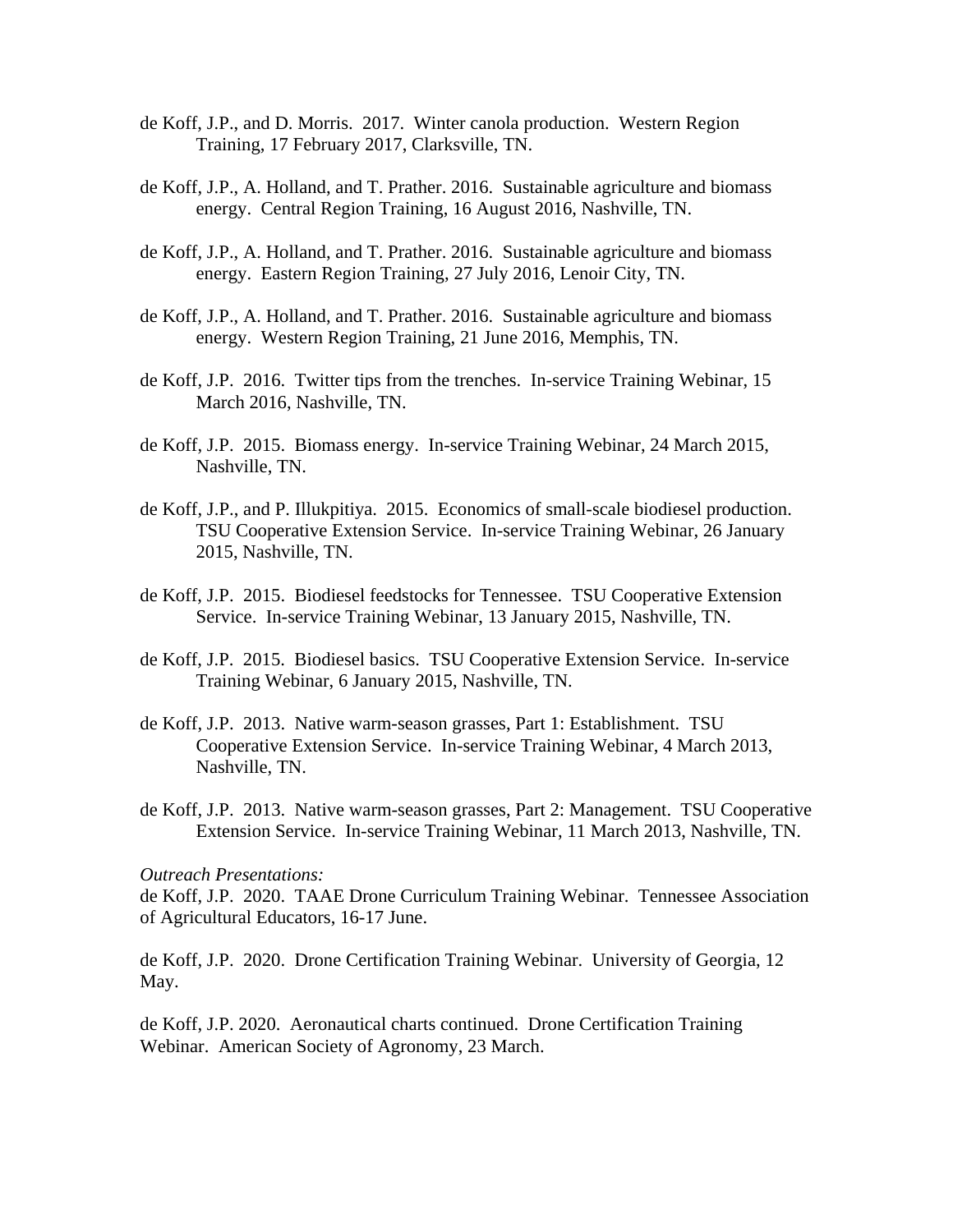de Koff, J.P. 2020. Airport operations and aeronautical charts. Drone Certification Training Webinar. American Society of Agronomy. 16 March.

de Koff, J.P. 2020. Drones in agriculture. Cow and Calf Expo. Springfield, TN. 11 March.

de Koff, J.P. 2020. Weather. Drone Certification Training Webinar. American Society of Agronomy. 9 March.

de Koff, J.P. 2020. Introduction. Drone Certification Training Webinar. American Society of Agronomy. 2 March.

de Koff, J.P. 2020. Drones in agriculture. Sullivan County. Blountville, TN. 27 Feb.

Saini, P., and J.P. de Koff. 2020. Drones in agriculture. PickTN Conference, Franklin, TN. 20 Feb.

de Koff, J.P. 2020. Drone certification training. Lexington, KY. 13 Feb.

de Koff, J.P. 2020. Drone certification training. Princeton, KY. 11 Feb.

de Koff, J.P. 2020. Drones in agriculture. Smith County. Carthage, TN. 6 Feb.

de Koff, J.P. 2020. Drones in agriculture. Loudon County. Loudon, TN. 4 Feb.

de Koff, J.P., M. Garrison. 2020. Drones in agriculture. Marion County. Jasper, TN. 30 Jan.

de Koff, J.P. 2020. Drones in agriculture. Carter County. Johnson City, TN. 28 Jan.

de Koff, J.P., T. Broyles, M. Purucker. 2019. Drones in agriculture. Shelby County. Memphis, TN. 16 Oct., 2019.

de Koff, J.P., T. Broyles, M. Garrison, M. Purucker, C. Jordan. 2019. Drones in agriculture. New Farmer Academy. Rugby, TN. 27 Sept., 2019.

de Koff, J.P. 2019. Aeronautical charts continued. Drone Certification Training Webinar. American Society of Agronomy. 24 Sept., 2019

de Koff, J.P., R. Barron, R. Norman. 2019. Soil health. Montgomery County Producers' Meeting. Southside, TN. 19 Sept., 2019.

de Koff, J.P. Airport operations and aeronautical charts. Drone Certification Training Webinar. American Society of Agronomy. 17 Sept., 2019.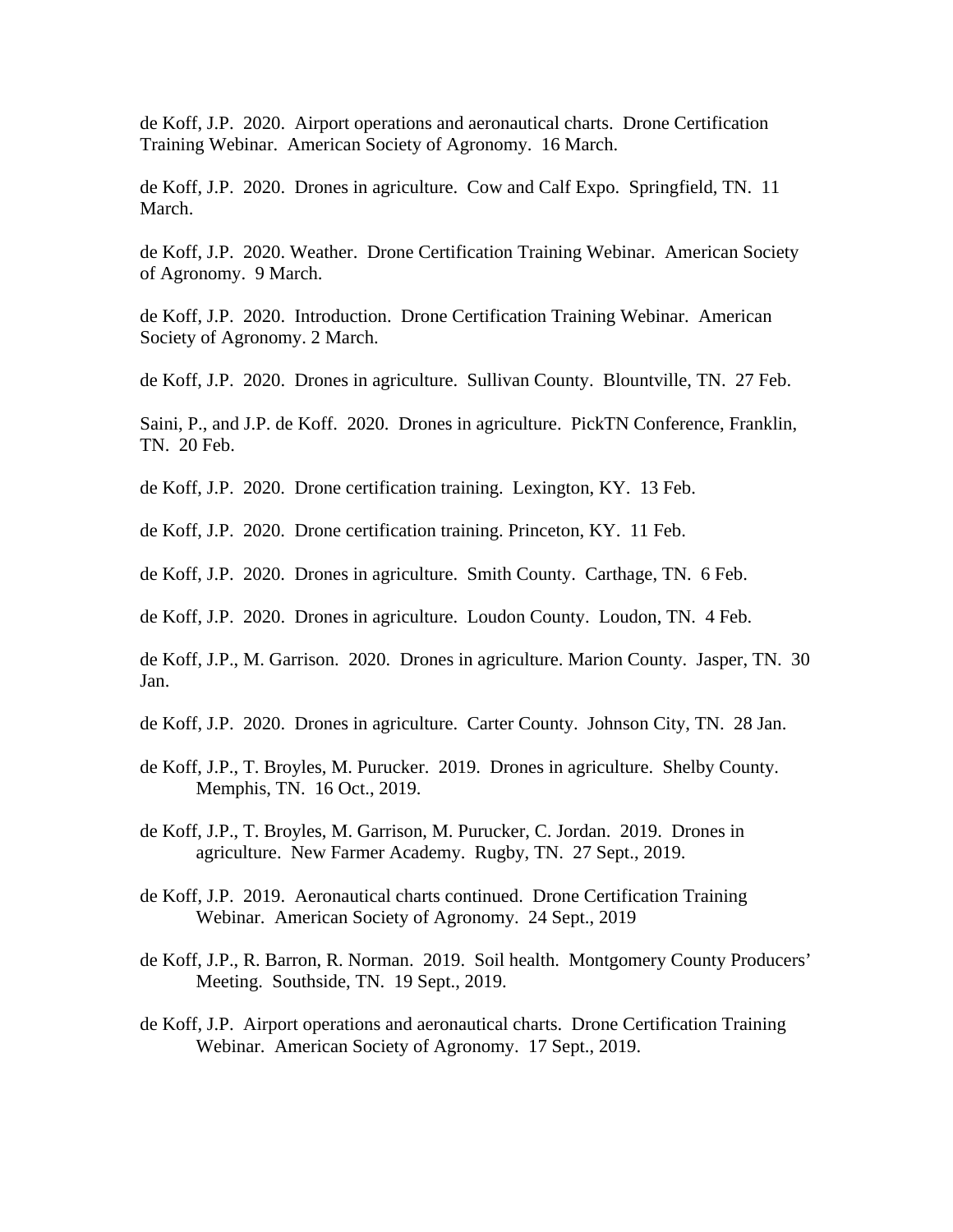- de Koff, J.P., T. Broyles, M. Garrison, P. Saini, and M. Purucker 2019. Drones in agriculture. New Farmer Academy. Nashville, TN. 16 Sept., 2019.
- de Koff, J.P. 2019. Soil judging demonstration. District Soil Judging Competition, Nashville, TN. 11 Sept., 2019.
- de Koff, J.P. 2019. Weather. Drone Certification Training Webinar. American Society of Agronomy. 10 Sept., 2019.
- de Koff, J.P. 2019. Drones in agriculture. Women in Agriculture Conference. Nashville, TN. 6 Sept., 2019.
- de Koff, J.P. 2019. Introduction. Drone Certification Training Webinar. American Society of Agronomy. 3 Sept., 2019
- de Koff, J.P. 2019. Soil health. New Farmer Academy Turney Center. Turney Center Correctional Facility, Only, TN. 2 July, 2019.
- de Koff, J.P. 2019. Soil health. New Farmer Academy. Memphis, TN. 23 May, 2019.
- de Koff, J.P. 2019. Soil fertility. New Farmer Academy. Nashville, TN. 18 March, 2019.
- de Koff, J.P. 2019. Soil fertility and composting. Williamson County Master Gardener Training. Franklin, TN. 20 Feb., 2019.
- de Koff, J.P. 2018. Soil judging demonstration. District Soil Judging Competition, Nashville, TN. 6 Sept., 2018.
- de Koff, J.P. 2018. Teaching Twitter tips for Extension excellence. National Association of County Agricultural Agents Annual Meeting, Chattanooga, TN. 31 July, 2018.
- de Koff, J.P. 2018. Drones for agricultural decision-making. TSU Small Farm Expo, Nashville, TN. 19 July, 2018.
- de Koff, J.P. 2018. How drones are changing agricultural and historic preservation practices. **Invited speaker**. Economics of agriculture: From the Jacksonian era to present, Educator training sponsored by Federal Research Bank of Atlanta – Nashville Branch, Nashville, TN. 18 July, 2018.
- de Koff, J.P. 2018. Bioenergy Production Demonstration. Montgomery County Summer Extern Program, Clarksville, TN. 7 June, 2018.
- de Koff, J.P. 2018. Mobile biodiesel demonstration. West Middle School STEAM Week, Tullahoma, TN. 22 & 24 May, 2018.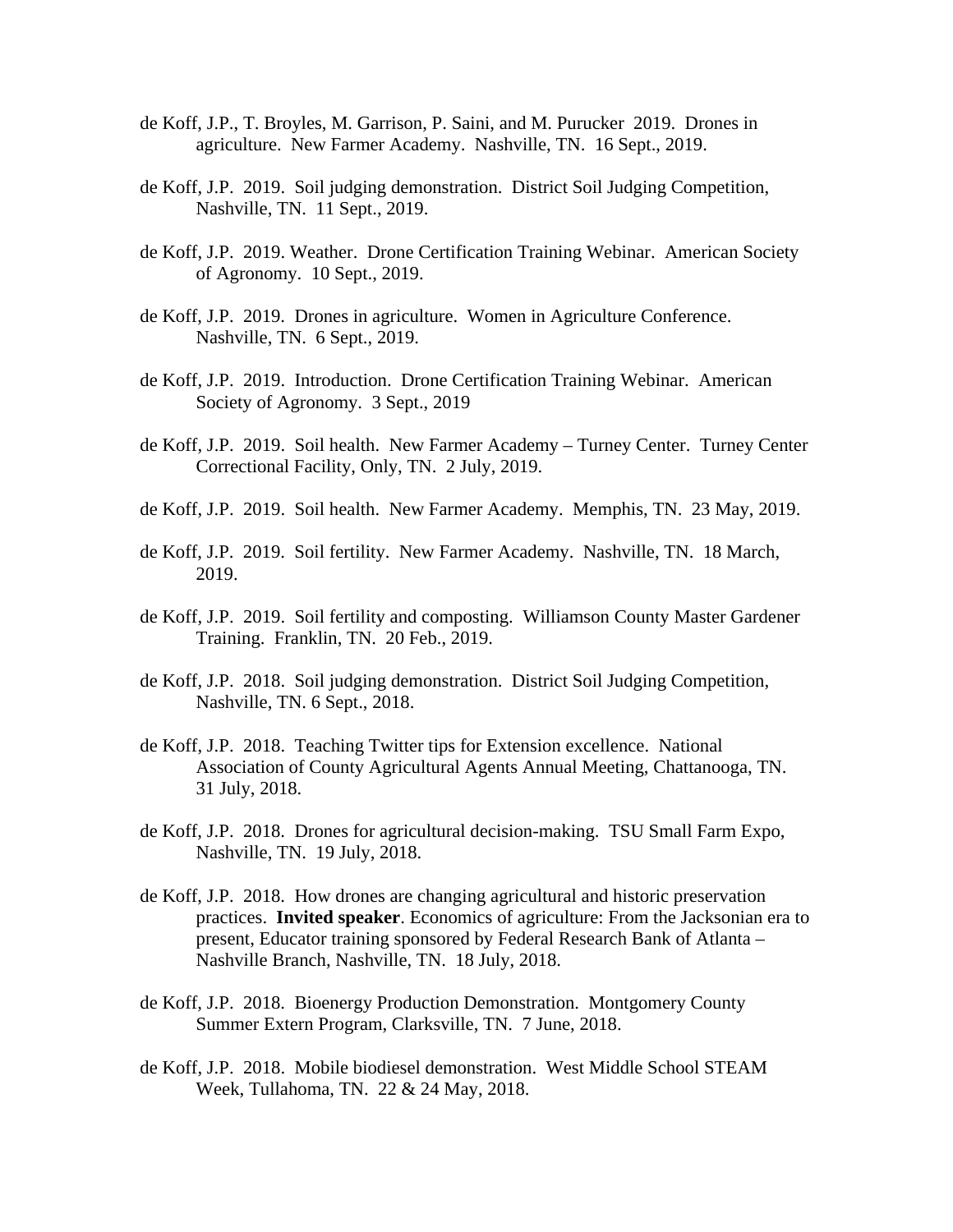- de Koff, J.P. 2018. Mobile biodiesel demonstration. North Middle School STEM Week, Winchester, TN. 8-9 May, 2018.
- de Koff, J. 2018. The basics of soils. TSU New Farmer Academy at Turney Center. Only, TN. 26 Apr., 2018.
- de Koff, J. 2018. Soil fertility and composting. Williamson County Master Gardener Training. Franklin, TN. 27 Feb., 2018.
- de Koff, J. 2018. To fertility and beyond: Understanding soil fertility and soil health for sustainable production. PickTN Conference, Chattanooga, TN. 17 Feb., 2018.
- de Koff, J. 2018. Soil fertility and composting. Rutherford County Master Gardener Training. Murfreesboro, TN. 13 Feb., 2018.
- de Koff, J. 2017. Biodiesel titration workshop. Glencliff High School, Nashville, TN. 30 Nov., 2017.
- de Koff, J. 2017. Professional use of social media. Hot Topics in Agriculture, Students of Agronomy, Soils, and Environmental Sciences (SASES). **Invited speaker.**  ASA, CSSA, and SSSA 2017 International Annual Meetings, Tampa, FL, Oct. 22  $-25, 2017.$
- de Koff, J. 2017. Bioenergy production demonstration. Joelton Elementary, Nashville, TN. 14 Sept., 2017.
- de Koff, J. 2017. Soil judging demonstration. District Soil Judging Competition, Nashville, TN. 6 Sept., 2017.
- Link, R., S. Chawla, and J.P. de Koff. Bioenergy Production Demonstration. 4-H STEM Camp, Lone Oaks Farm, Middleton, TN. 12 July, 2017.
- de Koff, J.P. 2017. Bioenergy Production Demonstration. Montgomery County Summer Extern Program, Clarksville, TN. 13 June, 2017.
- de Koff, J.P. 2017. Soil texture analysis. Metro Schools Summer Program, Nashville, TN. 7-8 June, 2017.
- de Koff, J.P. 2017. Mobile biodiesel demonstration. North Middle School STEM Week, Winchester, TN. 9 May, 2017.
- de Koff, J.P. 2017. The basics of soils. New Farmer Academy, Nashville, TN. 20 March, 2017.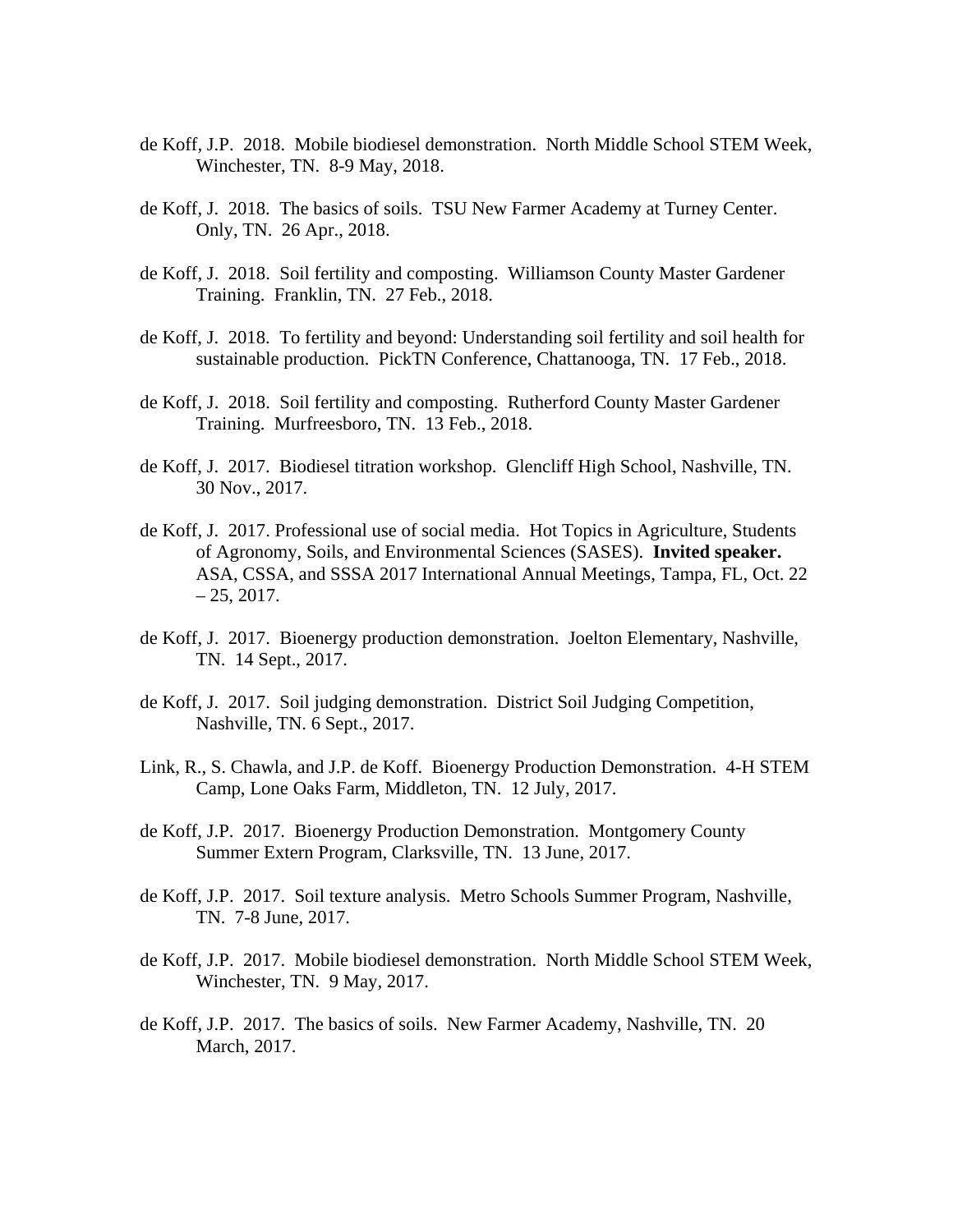- de Koff, J.P. 2017. Soil science for Master Gardeners. Master Gardener Training, Franklin, TN. 14 February, 2017.
- de Koff, J.P. 2017. Bioenergy demonstration. Glencliff High School, Nashville, TN. 9 February, 2017.
- de Koff, J.P. 2016. Mobile biodiesel demonstration. West Middle School STEAM Week, Tullahoma, TN. 15 December, 2016.
- de Koff, J.P. 2016. Make America's soils great again: winter canola's role as protector and provider. Nashville Local Food Summit, Nashville, TN. 3 December, 2016.
- de Koff, J.P. 2016. Winter canola and biodiesel production. Cheatham County Boy Scouts, Ashland City, TN. 29 November, 2016.
- de Koff, J.P. 2016. Biodiesel production. Introduction to Alternative Energy, Whites Creek High School, Nashville, TN. 18 October, 2016.
- de Koff, J.P. 2016. Biodiesel production demonstration. Cheatham County Youth Leadership Program, Ashland City, TN. 4 October, 2016.
- de Koff, J.P. 2016. Soil judging demonstration. District Soil Judging Competition, Nashville, TN. 15 September, 2016.
- de Koff, J.P. 2016. Bioenergy production demonstration. Cumberland County Fair, Crossville, TN. 29 August, 2016.
- de Koff, J.P. 2016. The basics of soils. New Farmer Academy, Nashville, TN. 20 June, 2016.
- de Koff, J.P. 2016. Biodiesel production demonstration and titration laboratory activity. School for Science and Math at Vanderbilt Summer Program, Nashville, TN. 17 June, 2016.
- de Koff, J.P. 2016. Biodiesel production demonstration and titration laboratory activity. School for Science and Math at Vanderbilt Summer Program, Nashville, TN. 16 June, 2016.
- de Koff, J.P. 2016. Composting: a natural method for sustainable gardening. Williamson County Master Gardener Program, Franklin, TN. 13 June, 2016.
- de Koff, J.P. 2016. Bioenergy production demonstration. West Middle School, Franklin County, Tullahoma, TN. 13 May, 2016.
- de Koff, J.P. 2016. Bioenergy production demonstration. Rutherford County STEM Camp, Murfreesboro, TN. 1 Apr., 2016.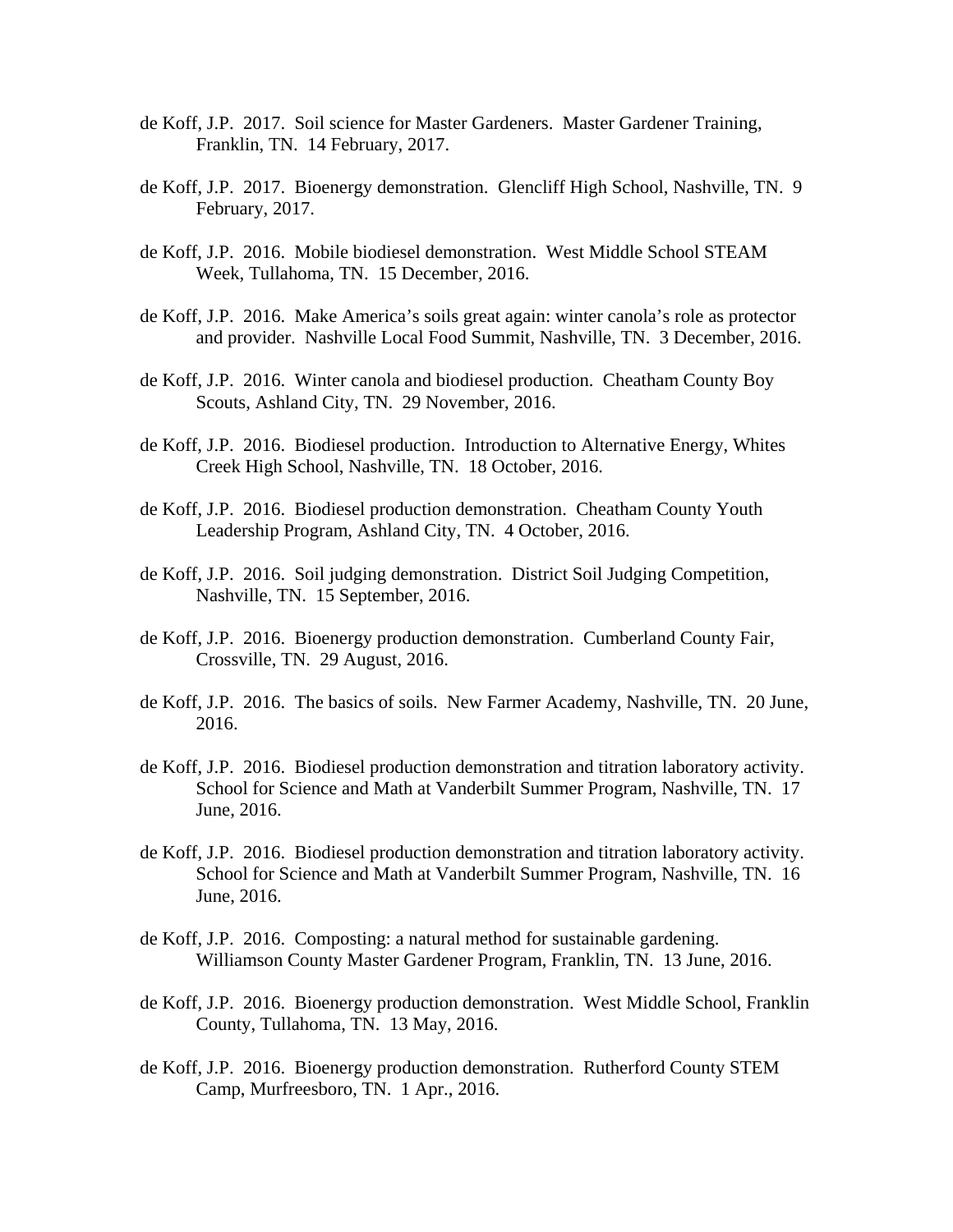- de Koff, J.P. 2016. Bioenergy production demonstration. Grundy County High School, Coalmont, TN. 23 Mar., 2016.
- de Koff, J.P. 2016. Bioenergy production demonstration. Coffee County High School, Manchester, TN. 22 Mar., 2016.
- de Koff, J.P. 2016. Biodiesel and ethanol production laboratory and mobile biodiesel demonstration. Chicago High School Students Visiting Day, Nashville, TN. 11 Mar., 2016.
- de Koff, J.P. 2016. Bioenergy activity for youth. John Overton High School Engineering Day, Nashville, TN. 25 Feb., 2016.
- de Koff, J.P. 2016. Soil improvement and soil health. Landscape Management Short Course, Franklin, TN. 12 Jan., 2016.
- de Koff, J.P. 2015. Growing winter canola. Co-op Crop Production Workshop, Murfreesboro, TN. 9 Dec., 2015.
- de Koff, J.P. 2015. Native warm-season grasses and teff for forage. Beef Producers Meeting, Shelbyville, TN. 19 Oct., 2015.
- de Koff, J.P. 2015. How urban soils and biofuels can impact our urban forests.  $24<sup>th</sup>$ Annual Urban Forestry Conference, Memphis, TN, 1-2 Oct., 2015.
- de Koff, J.P. 2015. Mobile biodiesel demonstration. Tennessee State Fair, Nashville, TN 11 Sept. – 20 Sept., 2015.
- de Koff, J.P. 2015. Biodiesel production and feedstocks. Mobile biodiesel demonstration, Farm Day at Titans Stadium, Nashville, TN, 23 Aug., 2015.
- de Koff, J.P. 2015. Better soil for better turf and fewer pesticides. Commercial Horticulture Applicator's Training, Murfreesboro, TN, 12 Aug., 2015.
- de Koff, J.P. 2015. Biodiesel production and feedstocks. Mobile biodiesel demonstration,  $11<sup>th</sup>$  Annual Small Farm Expo, Nashville, TN, 30 July, 2015.
- de Koff, J.P. 2015. Biofuel production. Mobile biodiesel demonstration,  $3<sup>rd</sup>$  Annual Agriculture Outreach and Assistance Conference, Murfreesboro, TN, 14-15 July, 2015.
- de Koff, J.P. 2015. Biodiesel production and feedstocks. Mobile biodiesel demonstration, Curriculum for Agricultural Science Education Training Program, Nashville, TN, 29 June, 2015.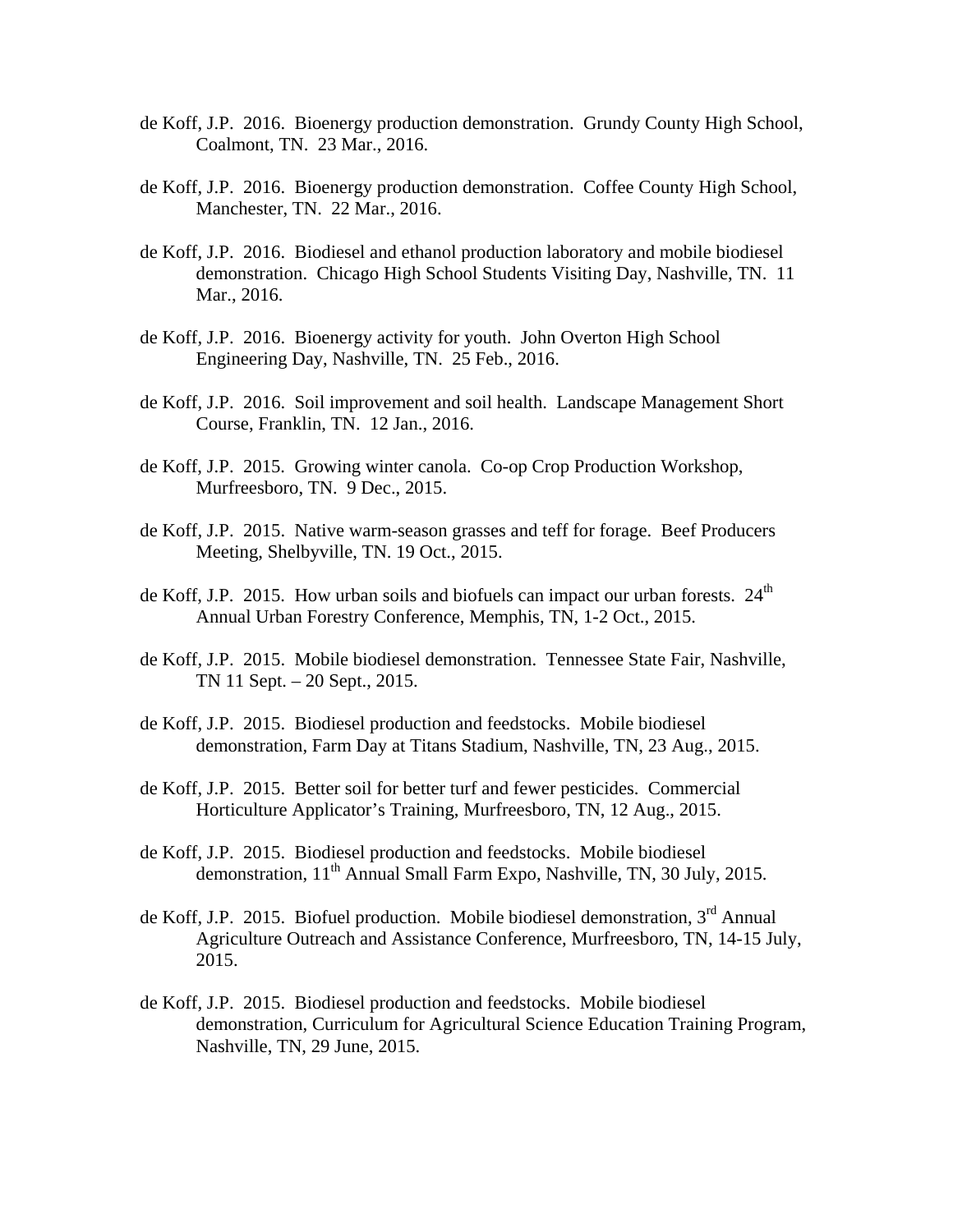- de Koff, J.P. 2015. Biodiesel production and feedstocks. Mobile biodiesel demonstration, Biofuel technologies teacher workshop, Nashville, TN, 4 June, 2015.
- de Koff, J.P. 2015. Making biofuel from different sources. Biofuel technologies middle school workshop, Nashville, TN, 4 June, 2015.
- de Koff, J.P. 2015. Biodiesel production and feedstocks. Mobile biodiesel demonstration, Biofuel technologies teacher workshop, Nashville, TN, 4 June, 2015.
- de Koff, J.P. 2015. Making biodiesel from vegetable oil. Biofuel technologies high school workshop, Nashville, TN, 3 June, 2015.
- de Koff, J.P., and F. Tegegne. 2015. Biofuel feedstocks and economic issues. Biofuel technologies high school workshop, Nashville, TN, 3 June, 2015.
- de Koff, J.P. 2015. Basic biofuels conversions. Biofuel technologies teacher workshop, Nashville, TN, 3 June, 2015.
- de Koff, J.P. 2015. Environmental effects of bioenergy feedstocks. Biofuel technologies teacher workshop, Nashville, TN, 3 June, 2015.
- de Koff, J.P. 2015. State of the energy industry. Biofuel technologies teacher workshop, Nashville, TN, 3 June, 2015.
- de Koff, J.P. 2015. Winter canola and biodiesel production. Winter Canola and Biodiesel Field Day. Cheatham County, TN, 19 May, 2015.
- de Koff, J.P. 2015. The basics of soils. New Farmer Program, Nashville, TN, 18 May, 2015.
- de Koff, J.P. 2015. Biodiesel production and feedstocks. Mobile biodiesel demonstration workshop, TN FFA Convention, Gatlinburg, TN, 30-31 March, 2015.
- de Koff, J.P. 2015. Biodiesel production and feedstocks. Mobile biodiesel demonstration workshop, Dyer County, TN, 26 March, 2015.
- de Koff, J.P. 2015. Biodiesel production and feedstocks. Mobile biodiesel demonstration workshop, Franklin County, TN, 19 March, 2015.
- de Koff, J.P. 2015. Biodiesel production and feedstocks. Mobile biodiesel demonstration workshop, Monroe County, TN, 12 March, 2015.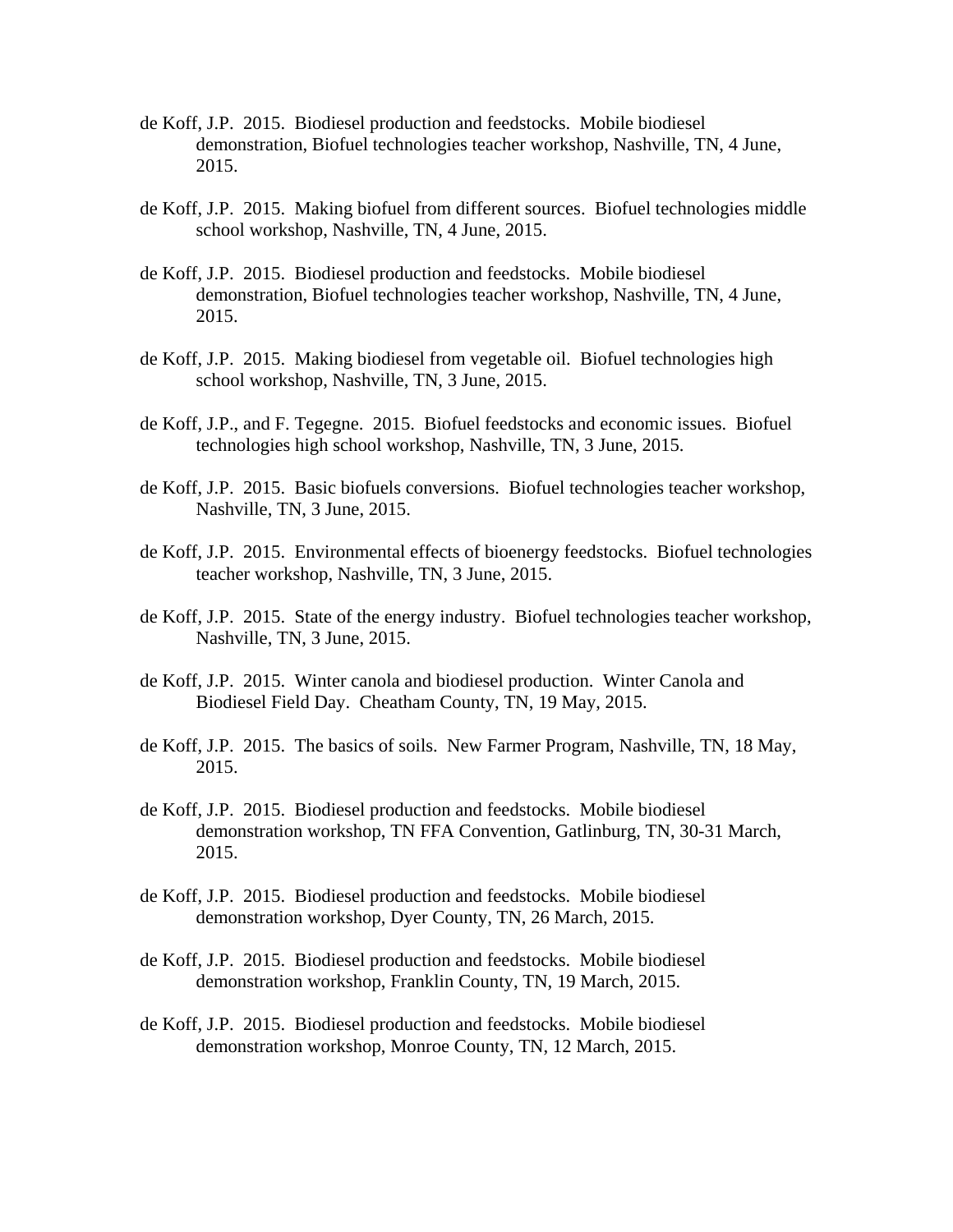- de Koff, J.P. 2015. Biodiesel production and feedstocks. Mobile biodiesel demonstration workshop, Fayette County, TN, 9 March, 2015.
- de Koff, J.P. 2014. Biodiesel production and feedstocks. Mobile biodiesel demonstration. College and Research Showcase, 16 Oct., 2014.
- de Koff, J.P. 2014. Biodiesel production and feedstocks. Mobile biodiesel demonstration, Lebanon High School Ag Day, 25 Sept., 2014.
- de Koff, J.P. 2014. Biodiesel production and feedstocks. Mobile biodiesel demonstration, Cheatham County High School, 19 Sept., 2014.
- de Koff, J.P. 2014. How to evaluate soils for land judging. Nashville Metro Schools 16 Sept., 2014.
- de Koff, J.P. 2014. Mobile biodiesel demonstration. Tennessee State Fair, Nashville, TN 5 Sept. – 14 Sept. 2014.
- de Koff, J.P., and R. Link. 2014. Mobile biodiesel demonstration. 2<sup>nd</sup> Annual Back to School Bash, Halls, TN, 5 Aug., 2014.
- de Koff, J.P. 2014. Mobile biodiesel demonstration.  $10^{th}$  Annual Small Farm Expo, Nashville, TN, 17 July, 2014.
- de Koff, J.P. 2014. Making biodiesel from vegetable oil. Biofuel technologies high school workshop, Nashville, TN, 2 July, 2014.
- de Koff, J.P., and F. Tegegne. 2014. Biofuel feedstocks and economic issues. Biofuel technologies high school workshop, Nashville, TN, 2 July, 2014.
- de Koff, J.P. 2014. Basic biofuels conversions. Biofuel technologies teacher workshop, Nashville, TN, 1 July, 2014.
- de Koff, J.P. 2014. Environmental effects of bioenergy feedstocks. Biofuel technologies teacher workshop, Nashville, TN, 1 July, 2014.
- de Koff, J.P. 2014. State of the energy industry. Biofuel technologies teacher workshop, Nashville, TN, 1 July, 2014.
- de Koff, J.P. 2014. Making biofuel from different sources. Biofuel technologies middle school workshop, Nashville, TN, 30 June, 2014.
- de Koff, J.P. 2014. Biodiesel production and feedstocks. Mobile biodiesel demonstration workshop, Davidson County, TN, 17 June, 2014.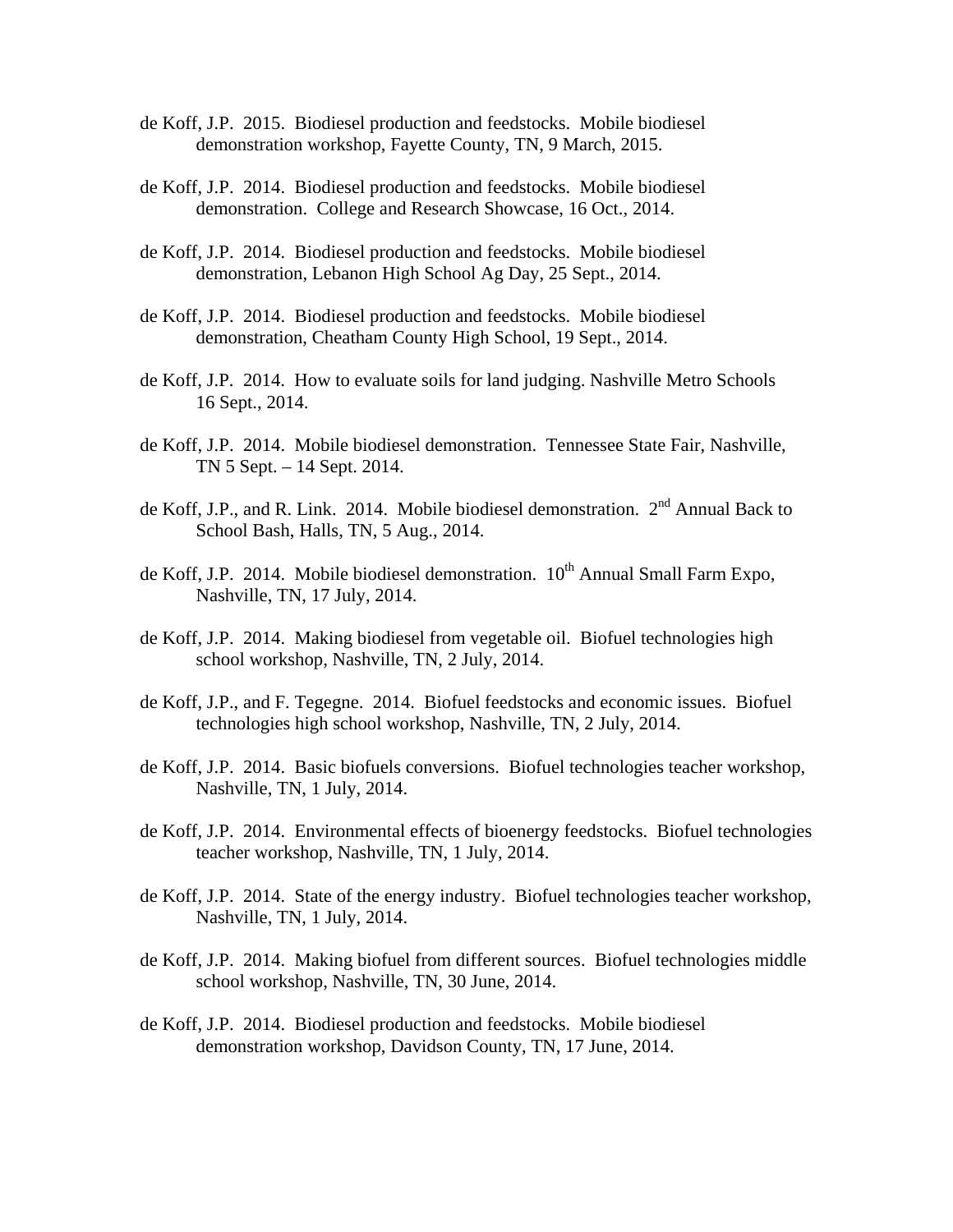- de Koff, J.P. 2014. Biodiesel production and feedstocks. Mobile biodiesel demonstration workshop, Morgan County, TN, 13 March, 2014.
- de Koff, J.P. 2014. Biodiesel production and feedstocks. Mobile biodiesel demonstration workshop, Dyer County, TN, 6 March, 2014.
- de Koff, J.P. 2014. Biodiesel production and feedstocks. Mobile biodiesel demonstration workshop, Tipton County, TN, 26 Feb., 2014.
- de Koff, J.P. 2014. Biodiesel production and feedstocks. Mobile biodiesel demonstration workshop, Franklin County, TN, 17 Feb., 2014.
- de Koff, J.P. 2014. Mobile biodiesel demonstration. 9<sup>th</sup> Annual Rutherford County Agriculture Seminar, 7 Feb., 2014.
- de Koff, J.P., C. Robbins, R. Link. 2013. Mobile biodiesel demonstration. Tennessee State Fair, Nashville, TN 6 Sept. – 15 Sept. 2013.
- de Koff, J.P., C. Robbins. 2013. Mobile biodiesel demonstration.  $9<sup>th</sup>$  Annual Small Farm Expo, Nashville, TN, 18 July, 2013.
- de Koff, J.P. 2013. Small-scale biodiesel production. Small Farm Outreach and Assistance Program, Nashville, TN, 27 February – March 1, 2013.
- de Koff, J.P. 2013. Native warm-season grasses for drought management. Small Farm Outreach and Assistance Program, Nashville, TN, 27 February – March 1, 2013.
- de Koff, J.P. 2013. Small-scale biodiesel production. TSU Extension Virtual Coffee Shop Webinar, Nashville, TN, February 2013.
- de Koff, J.P. 2013. Native warm-season grasses for forage and bioenergy. Wilson County Extension Meeting, Lebanon, TN, February 2013.
- de Koff, J.P. 2012. Using student response clickers to maximize impact and evaluation of Extension presentations to stakeholders. American Society of Agronomy Annual Meeting, 21-24 Oct., Cincinnati, OH.
- de Koff, J.P. 2012. Bioenergy programming needs in Tennessee.  $6<sup>th</sup>$  National Small Farm Conference, Memphis, TN, Sept. 18-20, 2012.
- de Koff, J.P. 2012. ABCs of Bio-Fuel. **Invited Speaker**, Association of Extension Administrators Extension Conference, 24-28 June, Memphis, TN.
- de Koff, J.P. 2012. Biodiesel feedstocks and production. Franklin County Extension Meeting, Winchester, TN, May 2012.